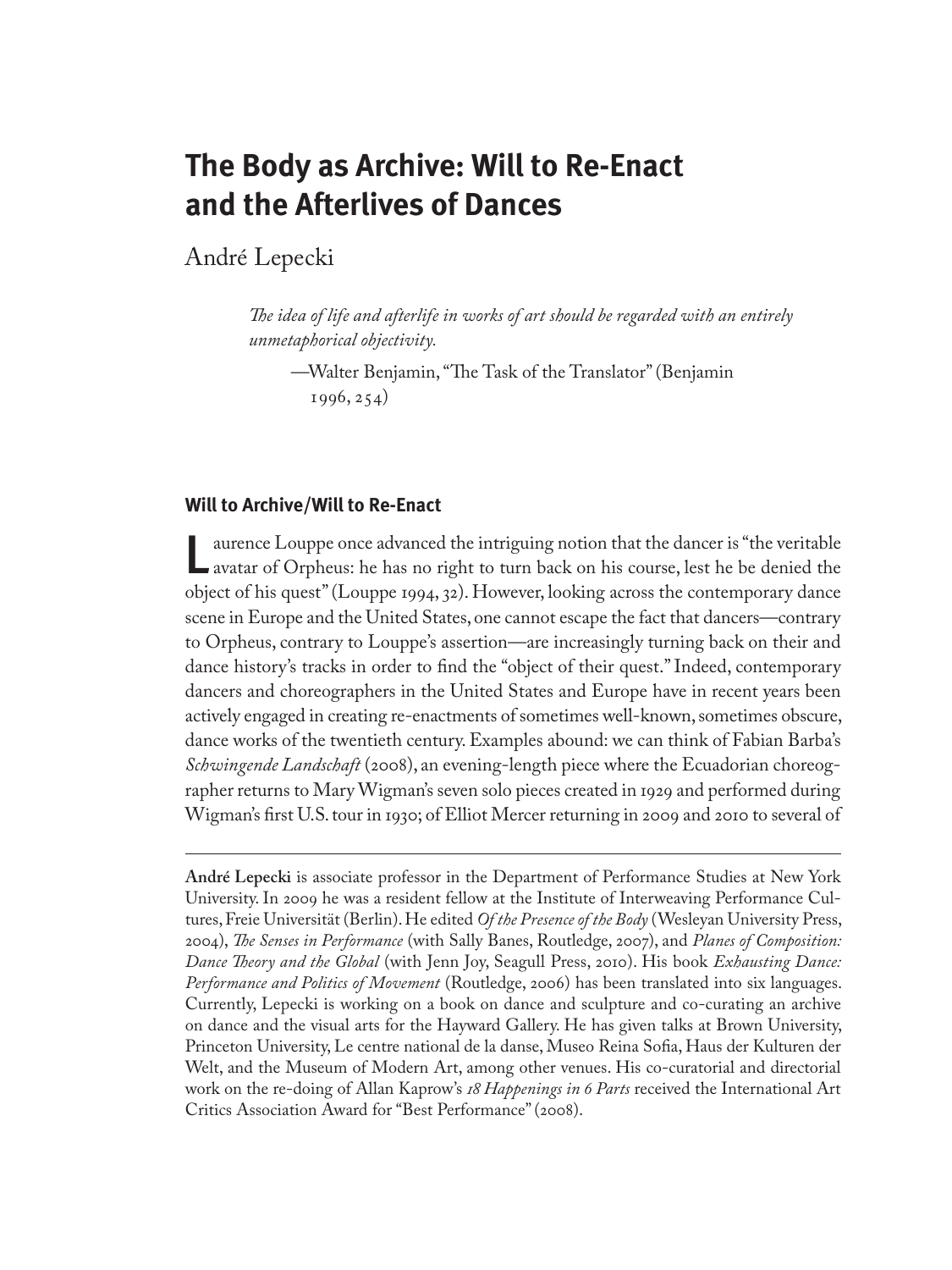Simone Forti's *Construction Pieces* (1961/62), performing them at Washington Square Park in New York City; or Anne Collod's 2008 return to Anna Halprin's *Parades and Changes* (1965), among many other examples. We can name as well conferences and symposia in Europe ("re.act.feminism," Berlin, 2009; "Archive/Practice," Dance Archive Leipzig, 2009) or in the United States ("Re-constructions and Re-imaginations," Performance Space 122, New York, 2009) dedicated to the theme of re-enactment in contemporary dance and performance, as well as a whole festival at Kaai Theater Brussels in February of 2010, entitled Re:Move, dedicated to re-enacting and archiving in contemporary dance. And, we can think of the three choreographers I will be addressing in this essay: Julie Tolentino's intensely corporeal archival project *The Sky Remains the Same* (an ongoing project initiated in 2008); Martin Nachbar's *Urheben Aufheben* (2008), in which the German choreographer dances Dore Hoyer's *Affectos Humanos* (1962/64); and Richard Move's many returns since the early 1990s to several of Martha Graham's dance works (as well as to Graham's body).

Thus, turning and returning to all those tracks and steps and bodies and gestures and sweat and images and words and sounds performed by past dancers paradoxically becomes one of the most significant marks of contemporary experimental choreography. With this question of returning as experimentation—of choreographically experimenting whether by turning back or in turning back dance may nevertheless still escape Orpheus's curse of being frozen in time. While the recent interest in re-enacting in dance parallels a similar one in recent performance art, and while in the visual arts the term "archival impulse"—of which re-enacting participates—was coined by Hal Foster to describe what he identified as "a pervasive" concern<sup>1</sup> (Foster 2004, 3), I propose that in order to probe re-enactments in dance as a mark of experimentation that defines contemporaneity, $\alpha^2$  a concept must be introduced: a specifically choreographic "will to archive."

"Will to archive" echoes, yet differs from, Hal Foster's notion of "archival impulse" in contemporary art. Indeed, I would suggest that Foster's concept remains problematic for several reasons. Referring to an artist's "will 'to connect what cannot be connected,'" equivalent to "a will to relate" and "to probe a *misplaced* past" (Foster 2004, 21; emphasis added), Foster defines "archival impulse" as directly resulting from a current "*failure* in cultural memory" produced by our "society of control" (2004, 21–22, 22n60; emphasis added). Ramsay Burt, writing on "recent dance performances that have used, cited, or re-appropriated historical material for new purposes" (Burt 2003, 34), similarly invoked, one year prior to the publication of Foster's essay, this double articulation between cultural memory lapses and current shifts from discipline societies to societies of control. Burt describes how "the effect of this shift from discipline towards control, a move that is particularly difficult for traditional dance institutions, can be seen at work within dance performances that use historical material" (35). This would seem like a theoretical move similar to Foster's. However, what I find crucially different in Burt's more nuanced approach to re-enactments is how he understands this "effect" as a "*reactive* use of history" (37; emphasis added). Searching for nonreactive modes of activating performative approaches to history, Burt finds such approaches in dance re-enactments of the early 2000s where an active (rather than reactive) and generative (rather than imitative) approach to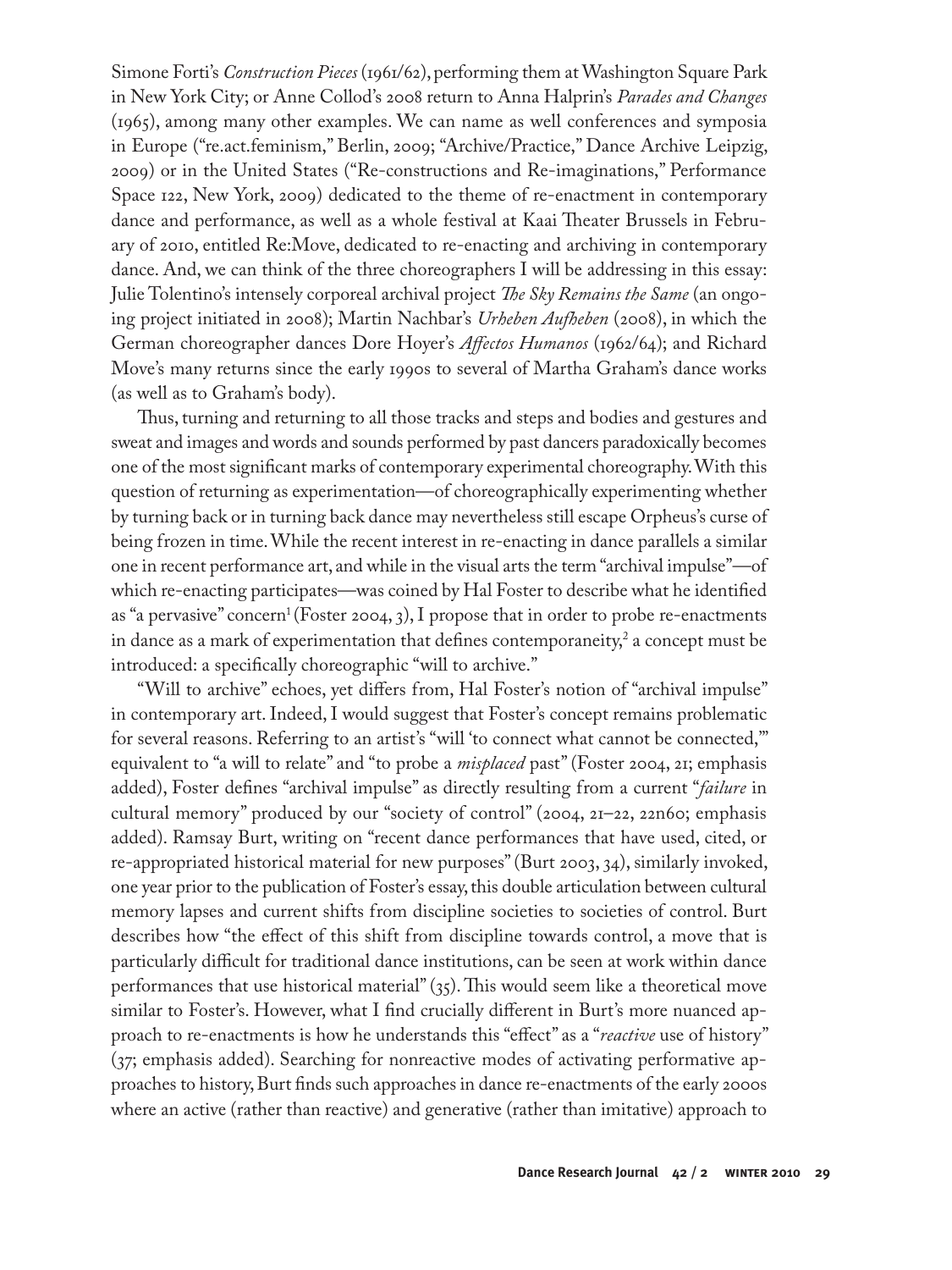"historical material" led dance re-enactments to resist "the disciplinary and controlling structures of repressive, representational regimes" (39).<sup>3</sup>

Burt's identification of nonreactive forces in recent dance re-enactments opens the possibility for critiquing one crucial component in Foster's "archival impulse": the supposedly "paranoiac" element in contemporary subjectivity wishing to connect to pasts that have been "misplaced" (Foster 2004, 22–23). When considered alongside Foster's already problematic understanding of pastness as locatable (spatialization of the past), his association of an artistic impulse to archive with a specific mental condition (psychologization of an artistic project) raises a few questions. Is it at all possible to affirm a past that is not always already "misplaced"? Is it possible to affirm any memory (cultural in particular) that does not somehow already "fail" to be fully present, and fully connected to the present? Is the paranoiac the only subject who can "connect"? Is archiving a paranoiac process about connecting with the past or is it, as Foucault so beautifully suggests in *The Archaeology of Knowledge* (1972), a system of *transforming simultaneously* past, present, and future—that is, a system for recreating a whole economy of the temporal?

I will address Foucault's proposals on archive in depth later in this essay, when discussing the work of Martin Nachbar. For now, it is important to note that when faced with Foster's model, one fact remains: it is the archive itself—either as memory (cultural or personal) or as bureaucracy (cultural or political)—that predicates, from the start, its own onto-political performance as one of endless memory "failures"—thanks to its constitutive (and unavoidable) acts of exclusions and misplacements. By dictating what deserves a place in it, and what should be excluded from it, by determining what is to be properly filed and what is (purposefully or inadvertently) to be "misplaced" in it, the archive reveals itself as a true Foucauldian *dispositif*, "distributing the visible and the invisible, generating or eliminating an object which cannot exist without it" (Deleuze 2006, 339). It is important to note that despite the archive's onto-political capacity to "command" and to set-up a whole system of "domiciliation" (Derrida 1995, 2) of its objects; despite any pervasive and current condition of historical alienation based on, but also producer of, failed and disconnected memories; despite the current transition from disciplinarian societies to "control societies" in contemporaneity,<sup>4</sup> the fact is that not all contemporary art—nor even art aimed at "connecting"—is propelled by and toward the archival. Moreover, it remains problematic to assign to works driven toward the archive an "impulse" coming from a specific subjectivity (even if this subjectivity does not describe a factual psychological trait of an artist but the general mode under which an artist operates under such an "archival impulse").

Writing on re-enactments in recent performance art, Jessica Santone advanced another critique to Foster's concept of "archival impulse." Correctly stating that the question at hand is not of a "past that is incomplete" (as Foster suggests) but of a "history that is incomplete" (Santone 2008, 147), for Santone the archival question proposed by re-enactments would be that of investigating the political-performative force of the (f )act of mediation in performance. Understanding re-enactments as a performed mode of criticality in relation to performance's inevitable and tense relations with its own his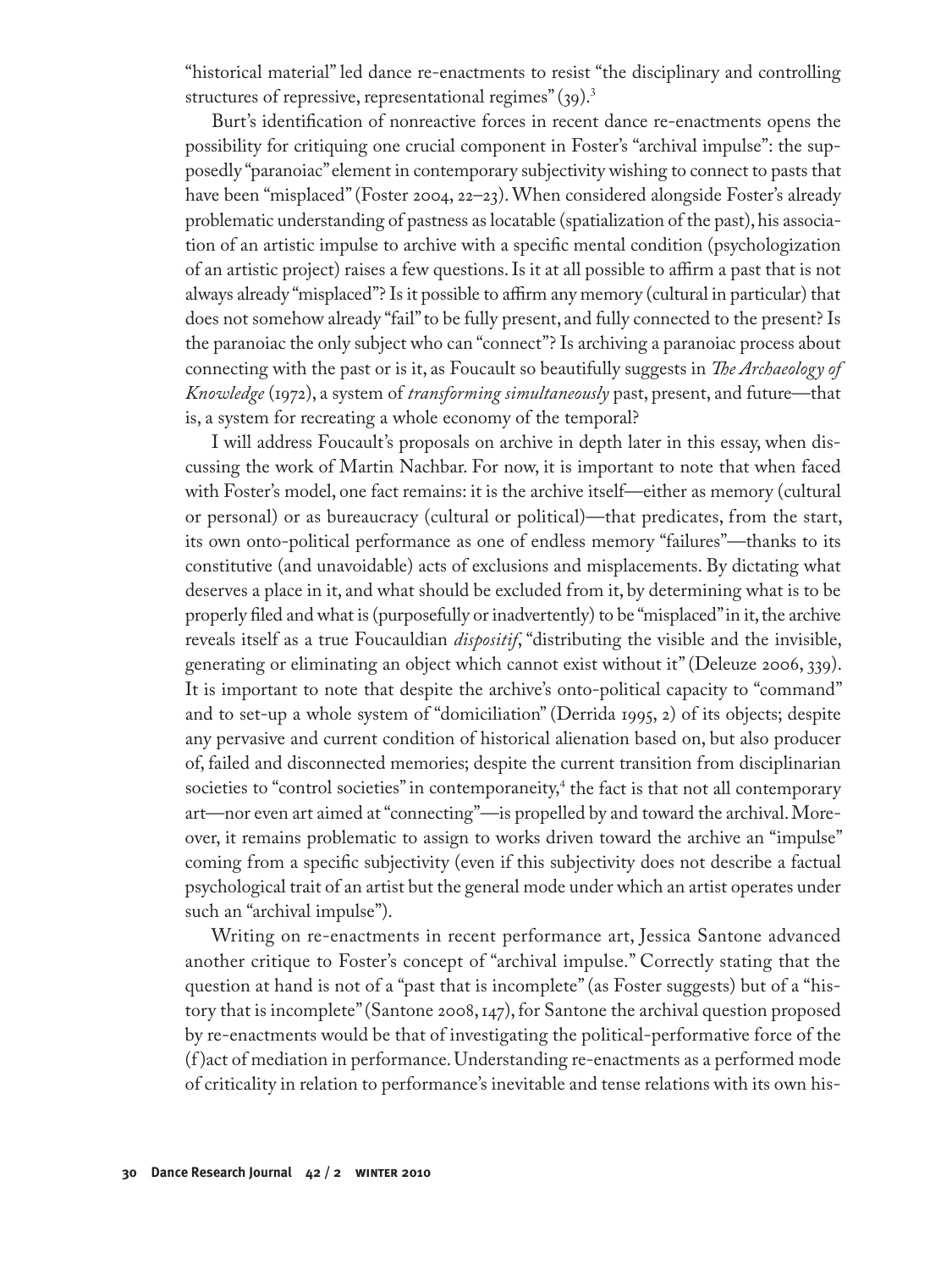toricity, Santone views re-enactments as performative modes of theorizing performance art's paradoxical relation to the document—echoing Rebecca Schneider's provocative notions of re-enactments as "counter-memory" and "re-documenting" (Schneider 2001). My position differs from both Foster's and Santone's, and in one crucial aspect I will make clear in a moment, differs also from Burt's. With the expression "will to archive in contemporary dance," I am proposing an alternative affective, political, and aesthetic frame for recent dance re-enactments—as well as for their relations to archival forces, impulses, or systems of command. Rather than "prob[ing] a misplaced past" in order to "connect so feverishly" what appears to us "so frightfully disconnected" in our historically alienated condition (Foster 2004, 21–22) (as if historical and political alienation were a novelty in the history of Western societies); rather than creating a "work that repeats and multiplies an historical idea, inflecting its image through a *nostalgic* lens" predicated on a "drive to produce documentation"5 (Santone 2008, 147), I am suggesting that the current will to archive in dance, as performed by re-enactments, derives neither exclusively from "a failure in cultural memory" nor from "a nostalgic lens." I am proposing "will to archive" as referring to a capacity to identify in a past work still non-exhausted creative fields of "impalpable possibilities" (to use an expression from Brian Massumi [2002, 91]). These fields of virtual "abstraction pertaining to the thing in general" (and to artworks in particular, I would add), these fields that "concern the possible" (Massumi 2002, 93), are always present in any past work and are that which re-enactments activate.

This activation is a matter of creating "compossibles" and "incompossibles"—two terms from Leibniz describing the infinite inventivity of the monad. As Gilles Deleuze explains, "compossibles can be called  $(i)$  the totality of converging and extensive series that constitute the world, (2) the totality of monads that convey the same world.... Incompossibles can be called  $(i)$  the series that diverge, and that from then on belong to two possible worlds, and (2) monads of which each express a world different from the other" (Deleuze 1993, 60). I am proposing that the current will to archive operates in a similar manner—one re-enacts not to fix a work in its singular (originating) possibilization but to unlock, release, and actualize a work's many (virtual) com- and incompossibilities, which the originating instantiation of the work kept in reserve, virtually. Significantly, and according to Deleuze, both modes of "possibles" in Leibniz operate as "recollections that try to become embodied" and "exert pressure" toward and on actualization (Deleuze 1991, 71).

Because of these pressures toward *embodied* actualizations, every will to archive in dance must lead to a will to re-enact dances. Such an indissociable link means that each "will" acts upon the other to re-define what is understood by "archiving" and what is understood by "re-enacting." This redefining action is carried out through a common articulator: The dancer's body. As we will see in the three choreographic projects discussed in this essay, in dance re-enactments there will be no distinctions left between archive and body. The body is archive and archive a body. This is Julie Tolentino's explicit point of departure for her series *The Sky Remains the Same*.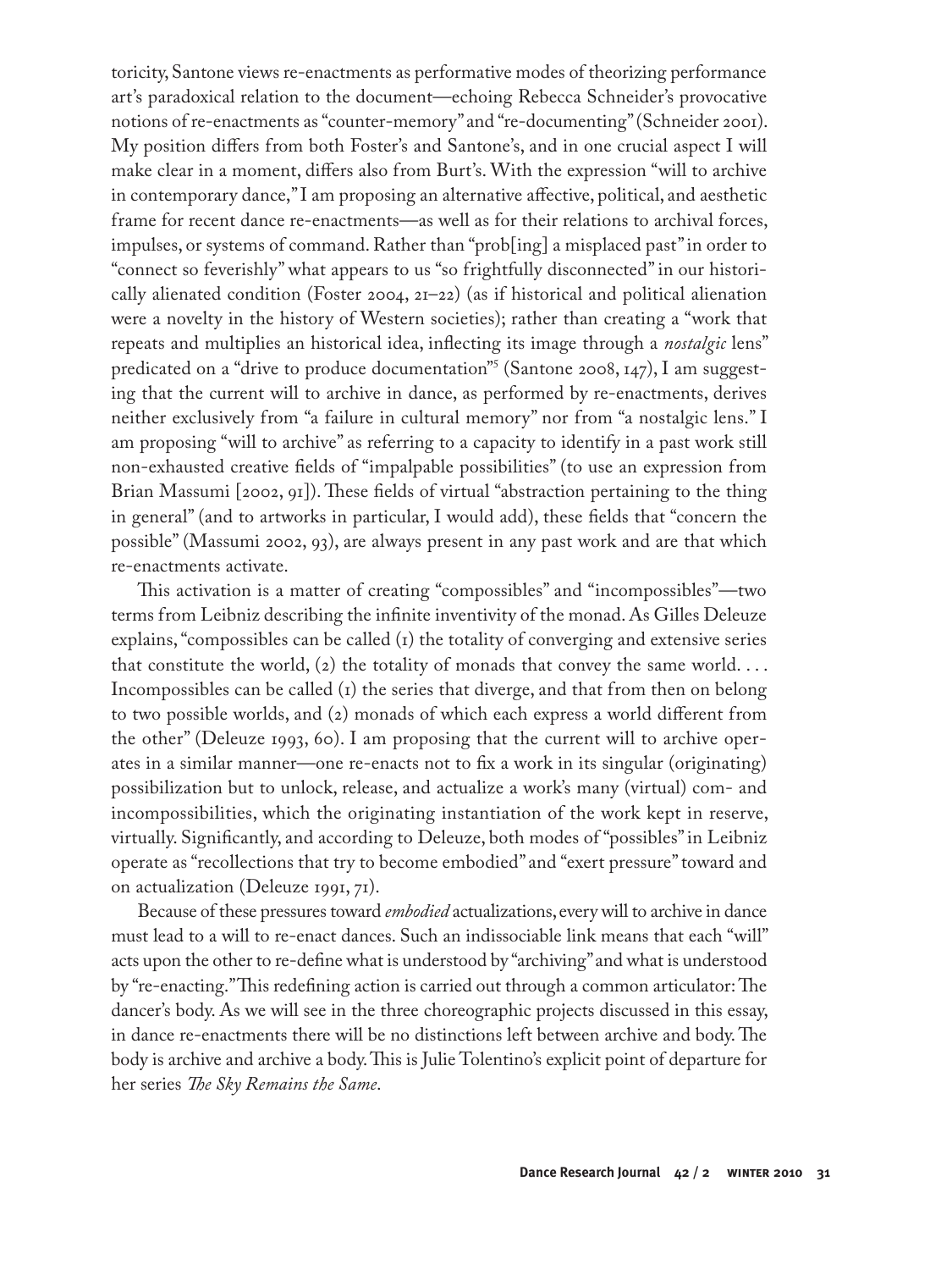# *The Sky Remains the Same*

American choreographer Julie Tolentino, in her series *The Sky Remains the Same* (2008 and ongoing), proposes her body as a living archive for works by several performance artists and choreographers, such as Ron Athey, Franko B, David Rousseve, and David Dorffman. I will refer to the first (and as of publication of this essay only) installment of the series, which I saw in Berlin in June of 2009. The piece Tolentino performed had a very simple and very effective compositional device. Tolentino chose one work by performance artist Ron Athey (*Self-Obliteration #1* [2007]) to archive onto (into?—the preposition remains uncertain in Tolentino's language, and this uncertainty must remain open) her body. This bodily archiving process takes place literally before an audience and literally as a re-enacting. As the audience enters the space, it finds Ron Athey and Julie Tolentino naked, on their knees, each on a raised metal platform and facing each other. Athey initiates the whole archival process by performing *Self-Obliteration #1* alone. On all fours, Athey starts combing the long blond hair of a wig that totally covers his face. After repeating this action for a few minutes, Athey removes the wig, reveals his face, and starts to pull out from under his shaved head's skin pre-placed pins and needles. Blood spurts immediately. In a kind of downward dog pose, Athey lets his blood drip on two large rectangular glasses placed on the platform—a deeply corporeal variation of drip- and action-painting. After bleeding and drip-painting with his blood, Athey starts to manipulate heavy panes of glass against his shaved head and naked body, smudging blood on the glass.

*Photo 1. Ron Athey performing* Self-Obliteration #1 *in* The Sky Remains the Same *(2008). Photo: Leon Mostovoy.*

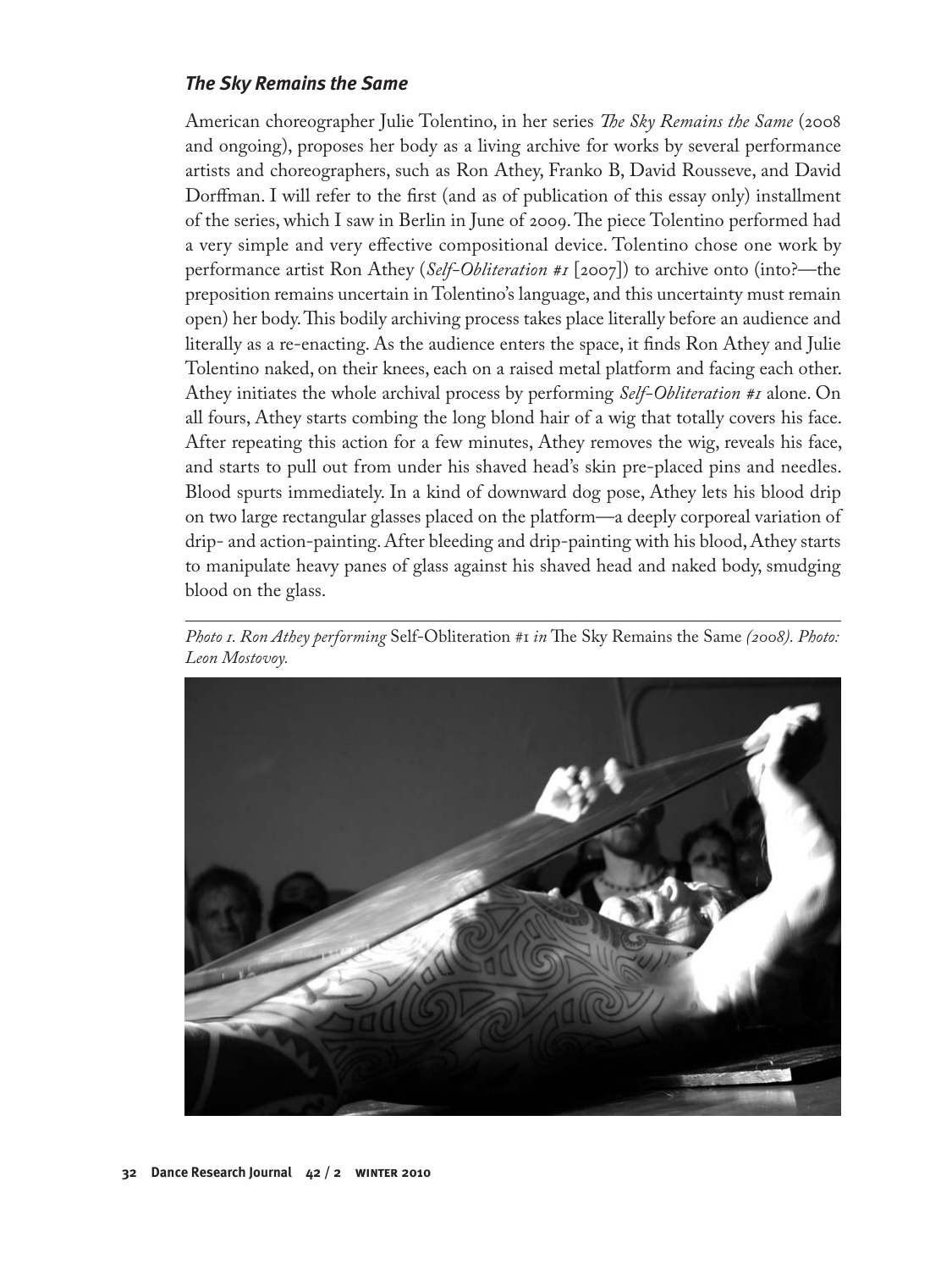His excruciating effort now becoming apparent, as waves of tremors crisscross his body, Athey lies on his back and continues to manipulate the two panes of glass so that the blood staining them becomes imprinted back onto his skin. He trembles, blood keeps spurting, some in the audience squat down, some avert the gaze, some cannot take in the piece. Dizzy, I lower my head a few times. Yet, before Athey, a presence remains fully alert, poised, focused. A presence that will not avert full witnessing: the archiving body of Julie Tolentino. Her attentive stillness echoes the audience's silence—which is as thick as Athey's coagulating blood on the glass surfaces and on his skin. *Self-Obliteration #1* ends with Athey placing each of the two smudged panes of glass vertically on slots at both ends of the platform. Athey puts on the wig again and lies down between the two blood-stained glasses framing him. The piece's final image uncannily mixes monument and meat. Throughout Athey's performance, Tolentino's still presence is complex and multiple in its functions: she becomes simultaneously an audience member, a student of the piece, an archivist, a potential archive, a performer, a partner, an enabler, a mirrorimage, a double, a differentiator, an assimilator . . .

*Photo 2. Julie Tolentino archiving* Self-Obliteration #1 *in* The Sky Remains the Same *(2008). Photo: Leon Mostovoy.*



After completing his piece, covered in blood, panting, Athey gathers himself, goes back to the initial position, re-inserts the pins and needles in his temples, puts on the blond wig, grabs the comb, and re-starts *Self-Obliteration #1*. This second time around, Tolentino joins Athey by performing the work along/before/with/for him. It is in and by the originating artist's non-Orphic, non-nostalgic, and certainly non-paranoiac return to a piece already performed, it is during and thanks to Athey's repetition, which is re-repeated by Tolentino, that the archiving of the work into/onto Tolentino's body takes place. Tolentino insists that what she performs which could perhaps be more simply described as, for instance, "learning someone else's piece in front of an audience," or "imitating another artist's work of art," or "appropriating someone's work in front of an audience"—is not at all aimed at adding a new per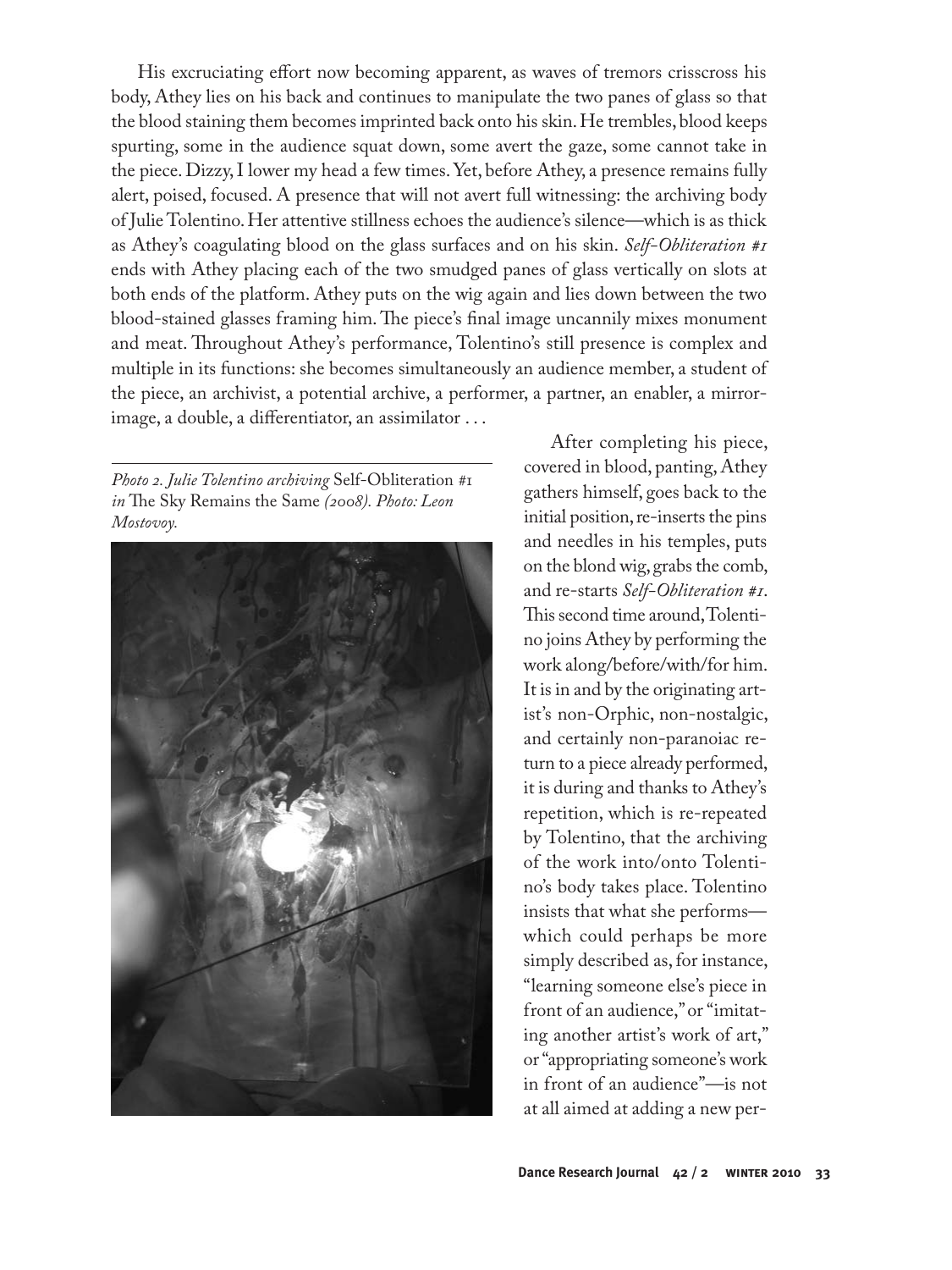formance to her repertoire; rather, it is explicitly aimed at *turning her body into an archive*. As she wrote to me in February 2010, "The series should only have one ending—meaning I offer to 'archive' [the works] for my own life's duration. The artists will make note of any changes to this duration within our contract. I plan to collect these archived works over the next years—another series of artists will be announced soon—however, focusing on these first. Challenging and exciting all."6

Even if the sky remains the same, Julie Tolentino, collector of bodies, pieces, affects, and movements, will not. Through Tolentino's immediate re-enacting of a piece in order to corporeally archive it (for her life's duration), Athey's performance does not disappear into the past but zooms into the all-encompassing field of the possible defined by that indetermination that is a body. Athey's piece rushes into yet to be actualized afterlives, into the multiple, unmetaphorical, objective reality of the virtual incarnated in a body.7 Tolentino's body becomes the living archive of what, one day, will come back around—as it passes away. Dance.

Why does Tolentino need to call this particular and highly effective dramaturgical and choreographic processes "archiving"? Why this particular word, rather than "learning," "imitating," "copying," "appropriating," or simply "doing" another artist's work? Tolentino's emphasis on the word and the concept of "archive" is of interest, for the question of archiving *onto/into one's body* brings us back to the problems surrounding the cenotaphic affect in Western dance. Indeed, why recur to the most moving support, the most precarious support, a human body, in order to archive? Why add to the archival project the hyper-mobility and the series of paradoxical temporalizations proper to the body—this multivalent system of plural velocities and arrests, shadowed by the veilings and drifts in perception and in things, tricked by the parapraxes of language, cursed with bad memory, and grounded on the certainty of death? A possible answer can be found in the link Tolentino explicitly makes between archiving, excorporation and incorporation, and reenacting. This link explicitly foregrounds how Tolentino's will to archive is performed as will to re-enact, thus indicating the body as *the* privileged archival site. In its constitutive precariousness, perceptual blind-spots, linguistic indeterminations, muscular tremors, memory lapses, bleedings, rages, and passions, the body as archive re-places and diverts notions of archive away from a documental deposit or a bureaucratic agency dedicated to the (mis)management of "the past." With her emphasis on body-archiving, an endless mobility emerges as constitutive of this particularly transformative, particularly performative "archive without archive, where suddenly indiscernible from the impression of its imprint, Gradiva's footstep speaks by itself!" to use Derrida's phrase, where archive and dancing fuse in compossibilization (Derrida 1995, 98).

The body as archivist is one thing. The body as archive is quite another. Tolentino's project performs an intriguing short-circuiting of all sorts of pre-conceptions about what a document is, while revealing what a body might have always been: a body may have always already been nothing other than an archive. If this is the case, it means that we need to understand current dance re-enactments as a mode of performance that has a *consistency* of its own. In a vein similar to Vanessa Agnew, when she proposed that re-enactments are "a form of affective history" (Agnew 2007, 301), I would suggest that the performativity of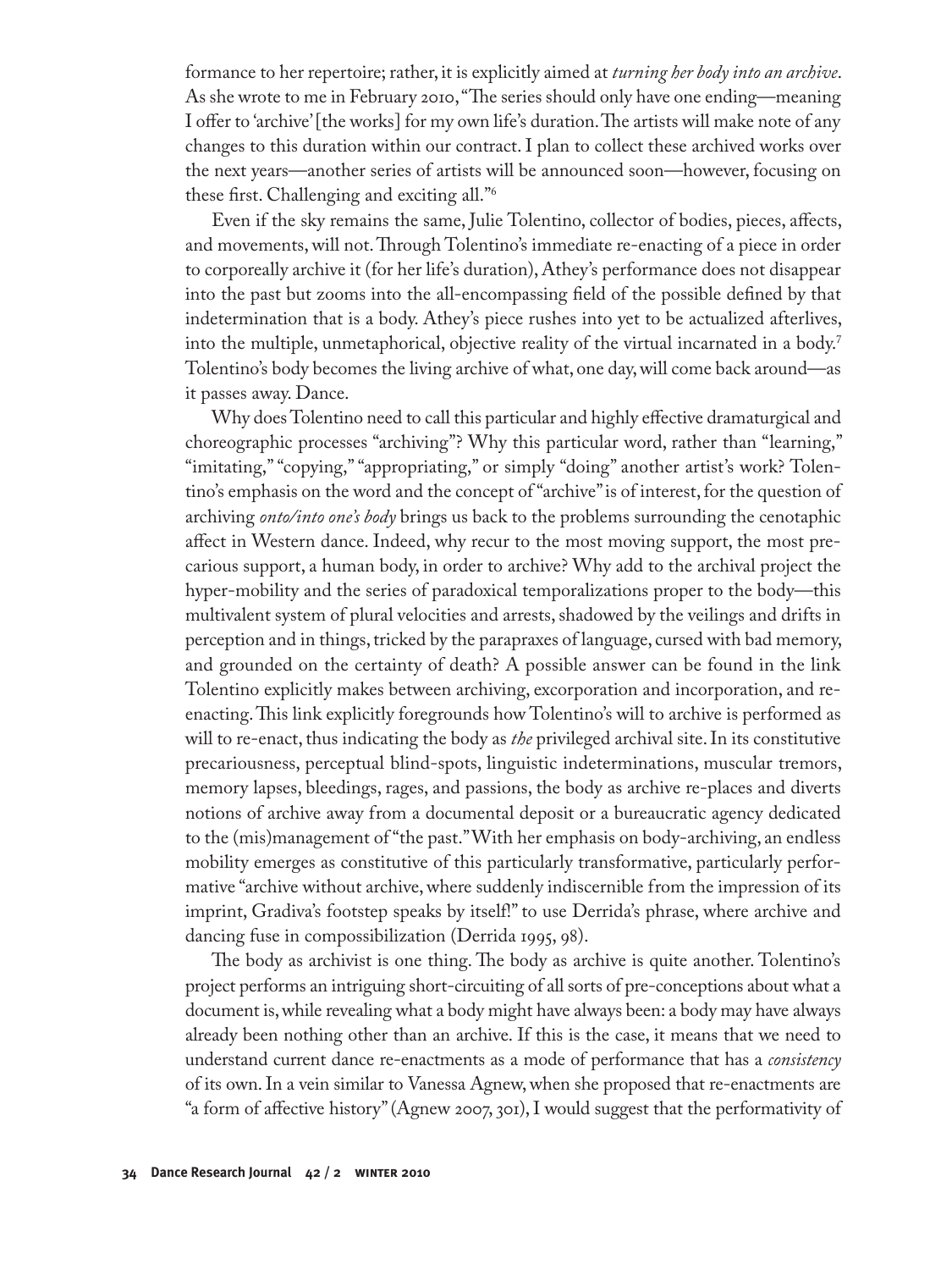the will to archive in *The Sky Remains the Same* considers and reveals how re-enacting is an affective mode of historicity that harnesses futurities by releasing pastness away from its many archival "domiciliations"—and particularly from that major force in a work's forced domiciliation: the author's intention as commanding authority over a work's afterlives.

Re-enactments transform all authored objects into fugitives in their own home. The paradox is that re-enactments, because they seem to return somehow to a past and an origin, need to bypass the arresting force of authorial authority, which would fix this return truly into an Orphic arrest. Thus the political-ethical imperative for re-enactments not only to reinvent, not only to point out that the present is different from the past, but to invent, to create—because of returning—something that is new and yet participates fully in the virtual cloud surrounding the originating work itself—while bypassing an author's wishes as last words over a work's destiny. This is one of the political acts reenacting performs as re-enactment: it suspends economies of authoritative authors who want to keep their works under house arrest. To re-enact would mean to disseminate, to spill without expecting a return or a profit. It would mean to expel, to ex-propriate, to excorporate under the name of a promise called giving. In other words, re-enactments enact the promise of the end of economy. They make dance return, only to give it away as an author's blood spilled twice for the sake of self-obliteration.

#### *Urheben Aufheben*

German choreographer Martin Nachbar's *Urheben Aufheben* (2008) is an evening-length dance piece explicitly addressing the will to re-enact as will to archive. A choreographictheoretical reflection on the particular ways archival forces are deployed in and by dance, it is an artwork whose life is driven by an irresistible call placed by a 1967 film of German choreographer Dore Hoyer dancing her 1962/64 solo series titled *Affectos Humanos*.

How does Nachbar answer this call (coming not from "the past," but from the present instantiation of an encounter between himself and a film excorporating *Affectos Humanos*) and start his piece? He enters into the stage by pushing in a blackboard, which reads: "Urheben Aufheben—An Applied Research." After positioning the blackboard

*Photo 3. Martin Nachbar in* Urheben Aufheben *(2008). Photo: Gerhard Ludwig.*



downstage left, Nachbar stands next to it, faces his audience and states: "Step one: Entering into the Archive."

How does he enter into the archive? By calmly walking a couple of steps more onto the stage and starting to run in wide circles backwards. In other words, Nachbar enters the archive by returning, like an anti-Orpheus. By running backwards in circles, only seemingly does he go nowhere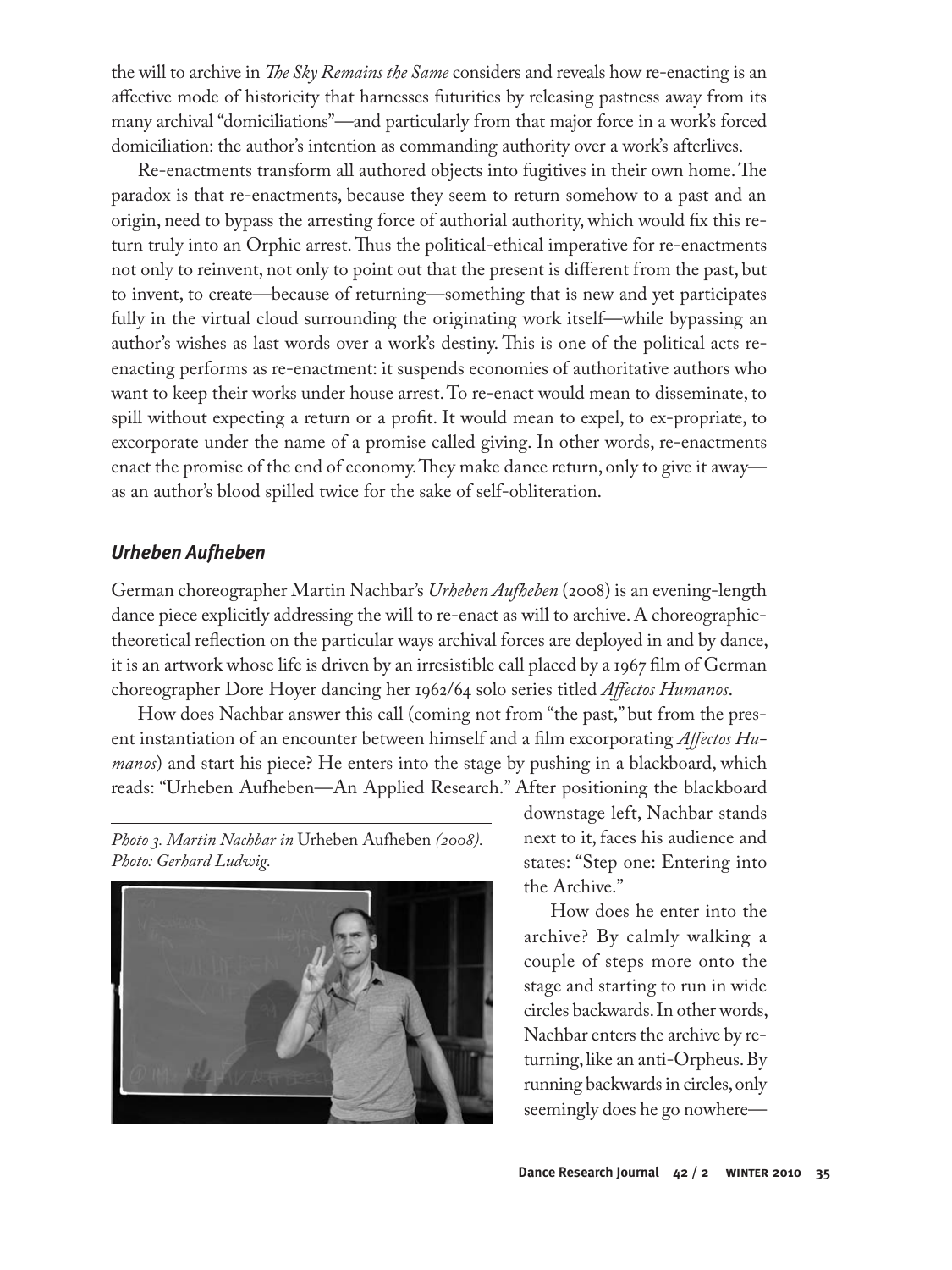because by running in the same place, Nachbar defines a border, a lip of time. And what does Nachbar find in his backward turns as he turns to the archive and defines its contours? Literally affects: *Affectos Humanos*—the film shot in 1967 (the year Hoyer died). It is almost uncanny how *Urheben Aufheben* explicitly invokes Spinoza—the philosopher who defined the body in terms of affects and who understood the body as a set of velocities, intensities, and capacities of affecting and being affected—in other words, the body as a dynamic system of excorporations and incorporations.<sup>8</sup>

So, Nachbar picked up something ("to pick up" is one of the meanings of the German word *aufheben*) from the virtual cloud of dance history, followed the path of that something, found Waltraud Lulev, a former Hoyer dancer who was authorized to teach the piece, and learned it from her, as best he could—even though, as she told him, he had the wrong body. Nachbar's re-enactment has a long history. In an earlier version titled *Affects/Rework* (2000), Nachbar collaborated with choreographers Thomas Plischke and Alice Chauchat, all members of the collective B.D.C. This earlier version included a solo by Plischke, a video of him shaving, the voice of Chauchat, and three danced "affects" performed by Nachbar from Hoyer's five. In the more recent *Urheben Aufheben*, Nachbar performs solo and dances four of the "affects" (Vanity, Desire, Hate, and Fear) while marking and describing the last one (Love). In both pieces, however, there is a similar point of departure: by picking up Hoyer's dances only to keep them corporeally, Martin performed a return—but one confounding the strict circularity of proper economy, since this return also suspended (another meaning of the word *aufheben*) Hoyer's authorial force by augmenting the force coming from the work itself. As Nachbar wrote to me about the meaning of the title of the piece, "*Urheben Aufheben* is a play with words and can mean three things: 1. To pick something created up from the floor. 2. To keep it. 3. To suspend the notion of authorship."9 The whole evening is structured around Nachbar narrating how the process of creating the new work unfolded first as a search and then as research. His narrative is interrupted (or joined) only by the four dances already mentioned and the description/marking of the dance-affect Love.

At a certain point in his performance, as Nachbar summarizes the three steps he had to go through in order to get "into the archive," as he put it, he makes a profound statement. This is what he tells us at a certain point in the piece:

Ok, let's go back to the beginning: we had [the sections] "Entering the Archive," "Applied Recollection" and "Storehouse" [*Lager*]. Now, what happens, if I don't just visit the storehouse but try to push my body into it and at the same time, allow the storehouse to push itself into my body? Maybe the storehouse will be systematized and become an archive. And then the archive will become visible through my body. So, when these three elements connect and form a critical point: What will happen? What will come out at the other side of this point?10

A "critical point" is another name for "singularity," that is to say, another name for actualization, which in turn is "a kind of displacement by which the past is embodied only in terms of a present that is different from that which it has been" (Deleuze 1991, 71). Deleuze's description of the actualization of singularities as embodiment is, in many ways,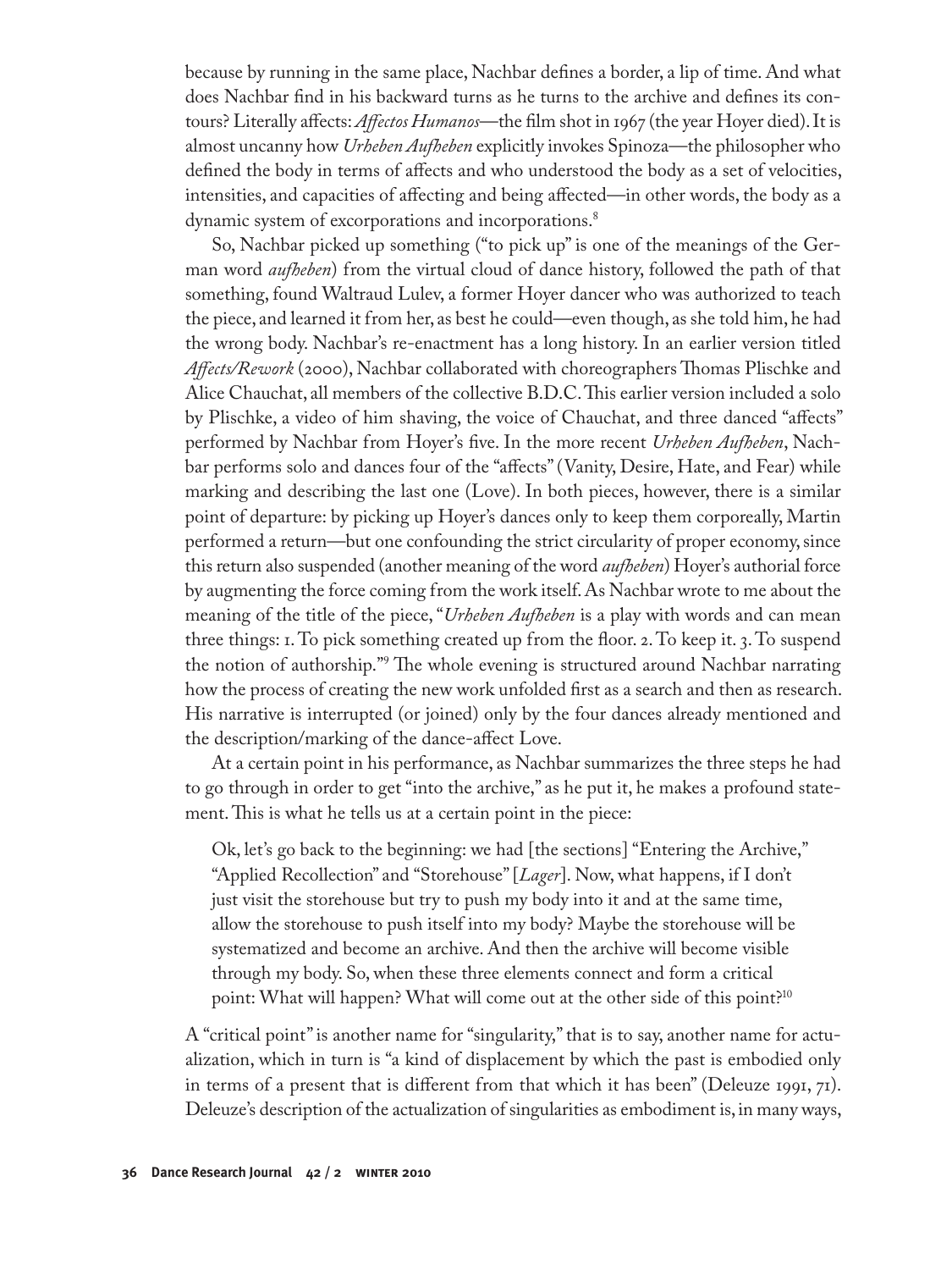similar to Nachbar's description of how archival particles went through his body and how his body went through archival particles and this movement formed a critical point from which something else could come out. For Deleuze, what "comes out" of a singularity or critical point is, simply, an event.<sup>11</sup> What would be the event Nachbar creates with his re-enactment of Hoyer's work? It is the event of compossibility: the creation of the conditions for *Affectos Humanos* to pass through new possibilizations that Hoyer could not offer to it, could not actualize, even as she authored the work. In other words, the event is to have *Affectos Humanos* pass through a compossible becoming. But how does Nachbar reach, or create, or drill, or summon this critical point—which is both choreographic and corporeal? As he tells us during the performance, he does so by creating a system of excorporations and incorporations, transmissions and alliances, between archives and bodies, and to such a degree that both archives and bodies start to fuse into one another to finally become each other. Let me repeat, and now emphasize, what Nachbar had just said to his audience: "Now, what happens, if I don't just visit the storehouse but try *to push my body into it and at the same time, allow the storehouse to push itself into my body*? . . . *then the archive will become visible through my body*."

Pushing the body into the archive, pushing the archive into the body—a mutual metamorphosis conjuring up, creating, secreting, excreting, inflecting critical points where virtuals and actuals exchange place. Used as a metamorphic concept, Nachbar's understanding of archive resonates vividly with the concept of "archive" developed by Michel Foucault in *The Archaeology of Knowledge*. What is archive, for Foucault, in that book? He writes: "By this term I do not mean the sum of all the texts that a culture has kept upon its person as documents attesting to its own past, or as evidence of a continuing identity; nor do I mean the institutions, which, in a given society, make it possible to record and preserve those discourses that one wishes to remember and keep in circulation" (1972, 128–29). So the archive, for Foucault, is not a thing, not a recipient, not a building, nor a box, nor a filing system. Foucault adds: "It does not have the weight of tradition; and it does not constitute the library of all libraries" (130). Rather, the archive is "the general system of formation and *transformation of statements*" (130; emphasis added). And we must add here that for Foucault, "statements" are transformed by this "general system" into "*events* and *things*" (128, emphasis added). Similarly, choreography is also a dynamic system of transmission and of transformation, an archival-corporeal system that also turns *statements*—such as "Person 1 walks slowly along corridor, stops at entrance 5 secs, walks slowly in a straight line . . ." (excerpted from Allan Kaprow's score for *18 Happenings in Parts* [1959]); or "The left arm is extended sideways and drawn a little backwards, but in line with the pit of the body (excerpted from Pierre Rameau, *The Dancing Master* [1725]); or "Stand in 5th, right foot behind. Relevé on left foot with right leg in 2nd, single or double *rond de jambe*, and close right foot front" (excerpted from Joyce Mackie, *Basic Ballet* [1999])—into corporeal events and kinetic things. That is to say, because it is a system of transformation, the archive is in itself a critical point, a singularity—squeezing out actuals from the virtual cloud, and secreting back virtuals from the actuals; turning corporeal events into kinetic things, corporeal things into kinetic events.

But how can we access the archive, enter the archive, if the archive is not a "storehouse"—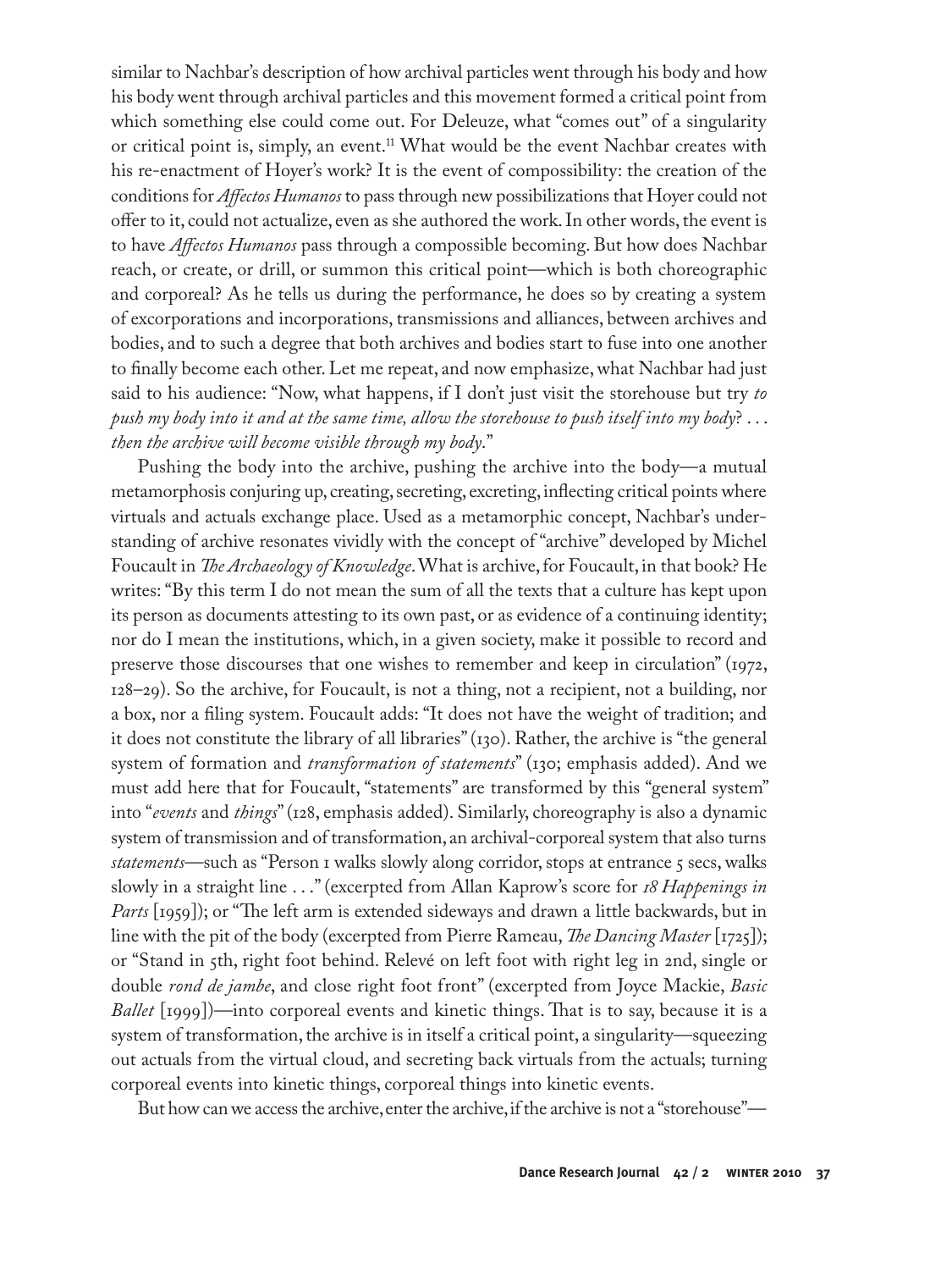as Nachbar says during his piece, echoing Foucault—but indeed a system? The answer is: only choreographically. For if choreography knows something, it is that an archive does not store: it acts. And its actions take place primarily by delimiting zones of temporality and rhythms of presence—just as choreography must: "The analysis of the archive, then, involves a privileged region: at once close to us, and different from our present existence, *it is the border of time which surrounds our presence*, which overhangs it, and which indicates its otherness; *it is that which, outside ourselves, delimits us*" (Foucault 1972, 130; emphasis added). These zones, or regions, or dimensions form and transform not only our notions but our very *experiences* of time, presence, identity, alterity, body, memory, past, future, subjectivity. The archive as border becomes the vertiginous skin where all sorts of onto-political "re-writings" (Foucault 1972, 140) take place, including the re-writing of movement, including the



*Photo 4. Martin Nachbar in* Urheben Aufheben *(2008). Photo: Gerhard Ludwig.*

re-writing of the archive itself. As Nachbar tells us halfway into *Urheben Aufheben,* "I go into the archive and a difference emerges, the archive gets messed up. At the same time it becomes visible through my body. . . . My body makes the archive visible and at the same time, creates this difference."

Like the body, like subjectivity, the archive is dispersion, expelling, spilling, differentiation; a foaming and a forming and a transforming of statements into events, of things into words, and of virtuals into actuals (and vice versa). If, in *The Archaeology of Knowledge*, Foucault is primarily concerned with the analysis of the systematic transformations endured by "statements" and "discursive practices" (1972, 135), his discussion of archive includes moments where more embodied practices make an appearance, and where identity and subjectivity are clearly invoked as central to the archival system of transformation. Thus, Foucault mentions how the archive "dissipates that temporal *iden-*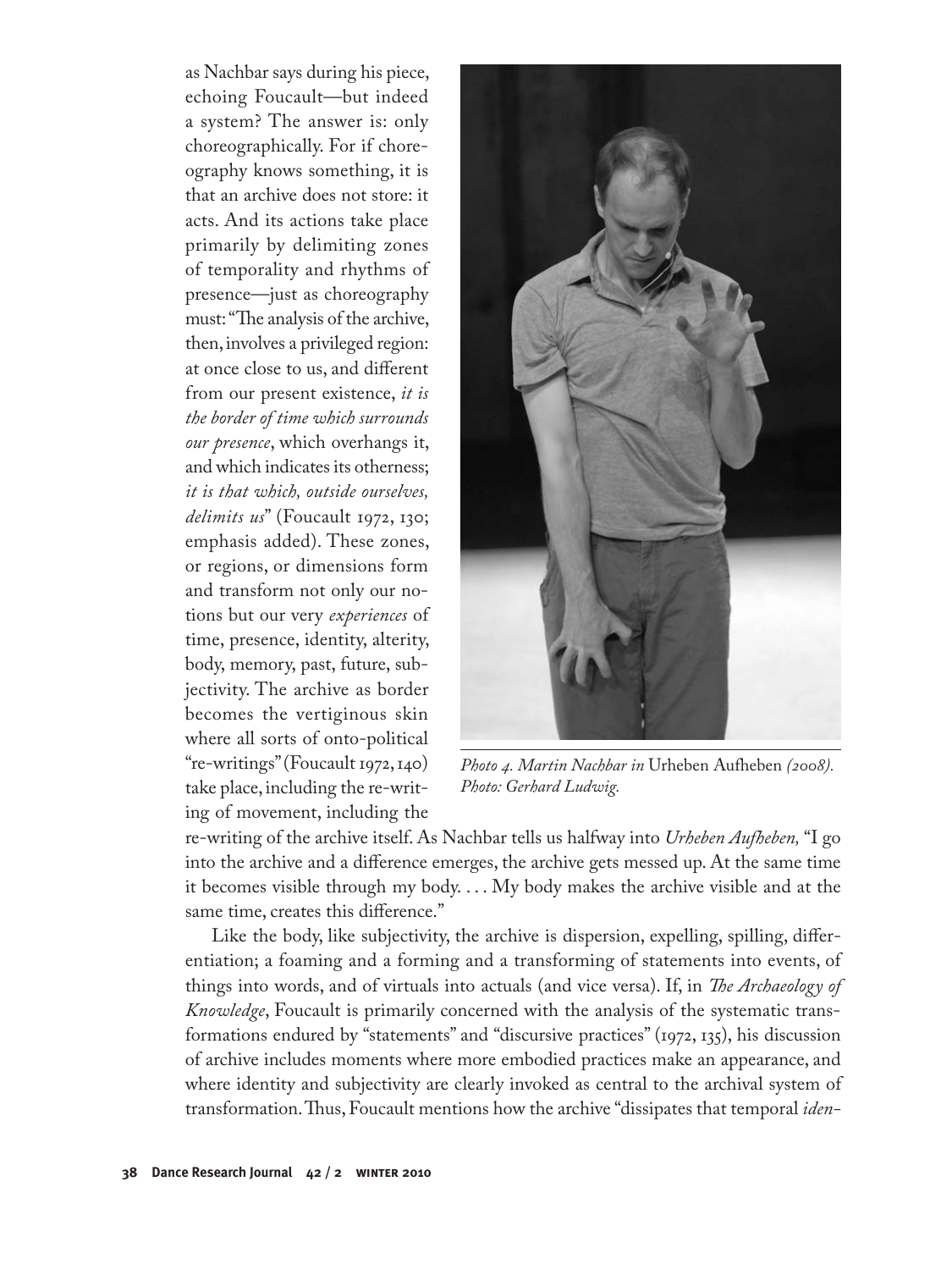*tity* in which *we* are pleased *to look at ourselves*" and "it establishes that *we are* difference" (131; emphasis added). Identification, identity, notions of selfhood and even of perception and self-perception—as much as statements and discourses—endure the same process of transformation established by the archive's operations. Moreover, the self that is referred to in the expression "our selves" is cast as essentially performative and theatrical since the archive establishes that "our selves [are] the difference of masks" (131). This multiple and multiplying active differentiation, operating in statements and discourses, but also in identity, in ways of looking at ourselves and of understanding our selves as masquerade, is simultaneously subjective, ontological, and performative. Its discovery: "That difference, far from being the forgotten or recovered origin, is this *dispersion* that we *are* and *make*" (Foucault 1972, 131; emphasis added).

Let's consider for a moment the political implications of this making-dispersion that, for Foucault, we already *are*. Let's consider it in the particular field of choreography and through the particular practices of dancing in this field. Finally, and following Foucault's suggestion, let's consider the question of dispersion not in relation to a misfiled, misarchived origin but as the onto-political performativity of the archive, that which turns it into something other than a storehouse or cenotaph of past movements.

Gabrielle Brandstetter, in her essay "Choreography as Cenotaph" (Brandstetter 2000, 102), used a term that I have been using so far in this essay without defining it properly. Since this term allows for identifying non-melancholic, or non-lamentational, kinds of affect in the current will to archive as will to re-enact in experimental dance, I would like to push it now to its conceptual limits since it will help articulate all three projects under discussion in regard to this body-archive. The term is "excorporation," and Brandstetter proposed that dance happens (we can say, that dance dances) thanks to an ongoing dialectic of incorporations and "excorporations." I would like to take Brandstetter's proposition further and add that in such dialectics, all sorts of bodies (human, textual, architectural, representational) involved in the (f)act of dancing expel and internalize each other's forces, surfaces, velocities, and modes. In this circulation and exchange, what turns and returns, and what in this movement is perhaps surpassed, transformed, dispersed, is the melancholic or cenotaphic notion that dance is that which *only* passes away. Instead, to understand dance as a dynamic, transhistorical, and intersubjective system of incorporations and excorporations is to understand dance not only as that which *passes away* (in time and across space) but also as that which passes around (between and across bodies of dancers, viewers, choreographers) and as that which also, always, *comes back around*. Dance is the passing around and the coming around of corporeal formations and transformations by means of excorporations and incorporations of jets of affects (or jets of affective singularities). Thanks to transformative exchanges of steps and sweat, thanks to ongoing transmissions of images and resonances, choreography allows dancers to turn and return on their tracks in order to dance via ex- and incorporations. This kind of dynamics founds a particular economy, where bodies intertwine, or intermingle, across time—in an endless chain of reciprocal emissions, transmissions, receptions, and exchanges of times, gestures, steps, affects, sweat, breathing, and historical and political particles. Under this transformative system of excorporations and incorporations, the afterlife of dance works gains a new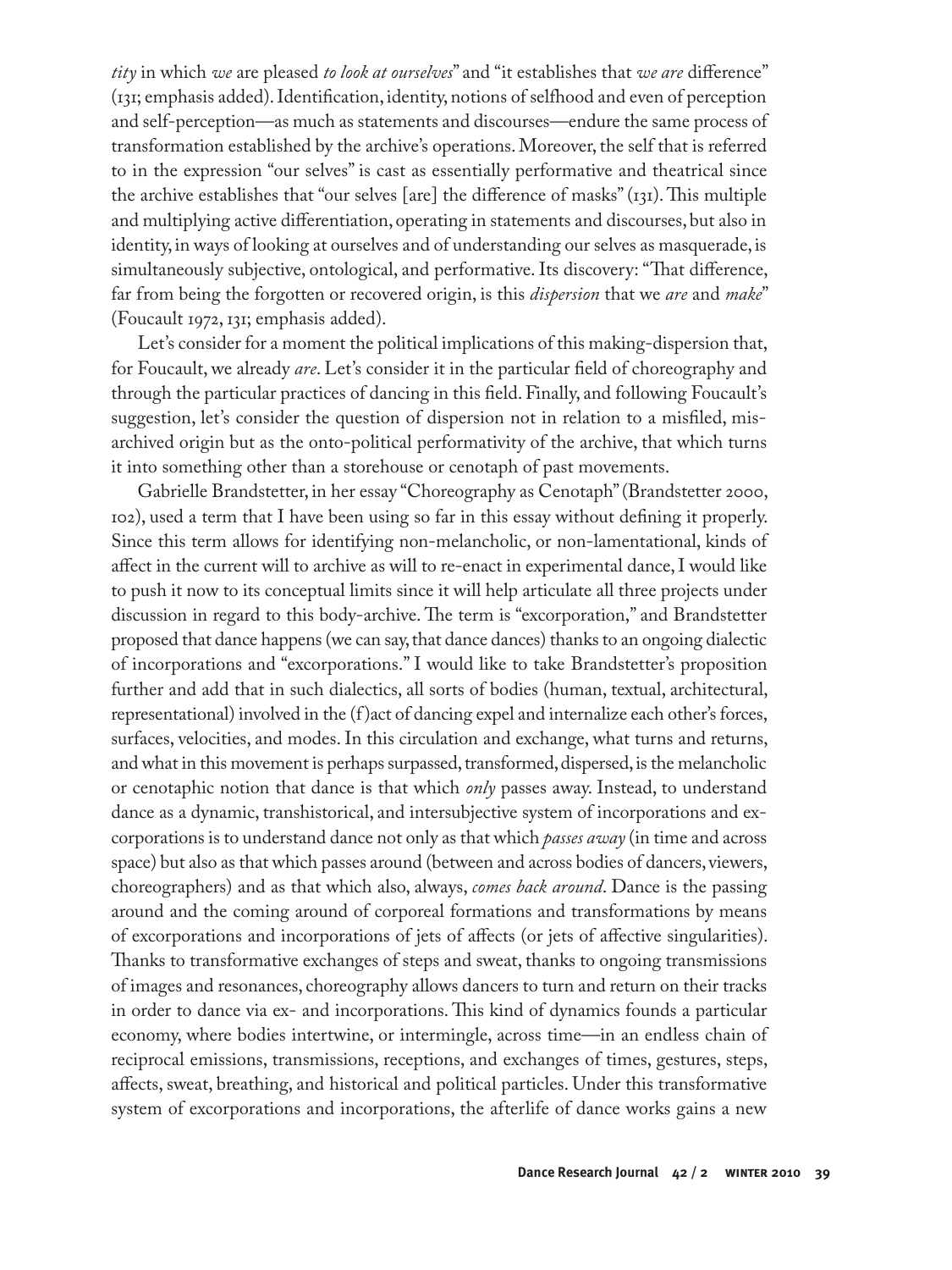objectivity, bypassing melancholia as its main affect, its main drive or nostalgic impulse. What exactly do bodies exchange in this non-melancholic choreographic economy of transmission? Again, they exchange modes of compossibilization and of incompossibilization of a supposedly past work, which is never, ever, dead. Instead it is always haunting.

# **"Dragging Martha Back from the Dead"**

With Foucault's notion of a transformative archive, and our notion of dance as a system of incorporating excorporations and excorporating incorporations, I would like to invoke the work of a choreographer who has a very different approach to archiving than the previous two: Richard Move. Precisely because Move's well-known performances, based on his uncanny and humorous impersonation of Martha Graham, did not originate explicitly as "archival" investigations (as opposed to Tolentino's or Nachbar's), they become a particularly interesting case of yet another "will to archive" in dance.

In 1996, in a nightclub in Manhattan's meatpacking district called Mother, Richard Move began his now famous performance skits where he transformed himself into Mar-

*Photo 5. Martin Nachbar in* Urheben Aufheben *(2008). Photo: Gerhard Ludwig.*



*Photo 6. Rehearsal shot of Dore Hoyer in "Angst" from* Affectos Humanos *(1962). © Jacques Hartz, courtesy Deutsches Tanzarchiv Köln.*

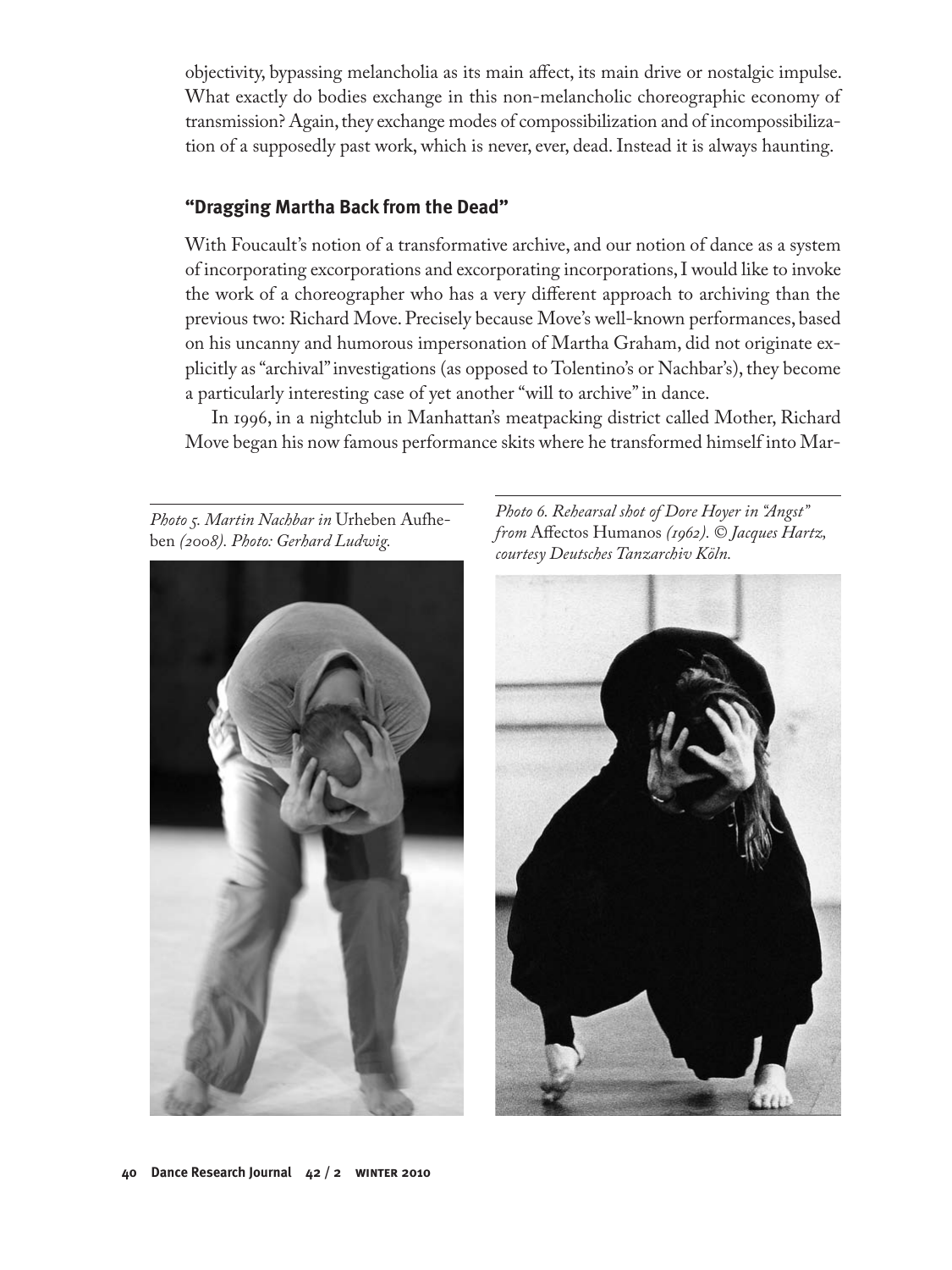tha Graham. Titled "Martha@Mother," the show initially started as a solo performance, evolving throughout the decade into ever more elaborated forms, including the New York City Town Hall event in 2000 where Move presented alongside his rendition of Graham's seminal *Lamentation* a re-enactment of Graham's forgotten 1962 creation *Phaedra*. The event also included a now famous dialogue between Move's Martha Graham and Merce Cunningham himself, in what was perhaps the last time Cunningham performed on a stage before an audience.

In a recent conversation, Move mentioned that what initially attracted him to Graham was the sheer force of her presence and the outrageous theatricality of her "Greek" pieces, which by the early 1990s had become completely outmoded, derided, and neglected by contemporary dance. As he told me in a conversation, "Graham had been dismissed as passée" (conversation with the author, November 2009). But, despite her relegation to a passed past, Graham's dances, her stage and public persona, her force (Move talks of her "eroticism"), her words exerted an irresistible pull over Move. Graham was a call Move could not resist.

It is interesting to see how Move's incorporation/impersonation of Martha Graham was very early on perceived not only as a drag impersonation but also as a kind of haunting. William Harris, writing in a *New York Times* review of Move's performances at Mother, explicitly introduced the question of haunting right at the core of Move's re-enactments: "Despite forensic evidence, the modern-dance pioneer Martha Graham did not die in 1991. She can be found performing, name dropping and introducing guest choreographers the first Wednesday and Thursday of most months at a club in Manhattan's meatpacking district" (Harris 1998, 10). In an inspired rhetorical move, Harris describes Richard Move's performance as "dragging Martha back from the dead" (10).

*Photo 7. Richard Move as* Martha*. Photo: Josef Astor.*



Haunting, understood as a sociological effect that unleashes historicity, adds an affective component to the current politics of re-enacting in dance. Avery Gordon theorized on the performative and political force of what she called "ghostly matter" to propose that "such endings that are not over is what haunting is about" (Gordon 1997, 139). This inconclusiveness in endings, the fact that matters are always unsettled and, moreover, demand objectivity when unleashing their afterlife, is what Move understood, and captured, when he found in Graham a force that was incontrollable,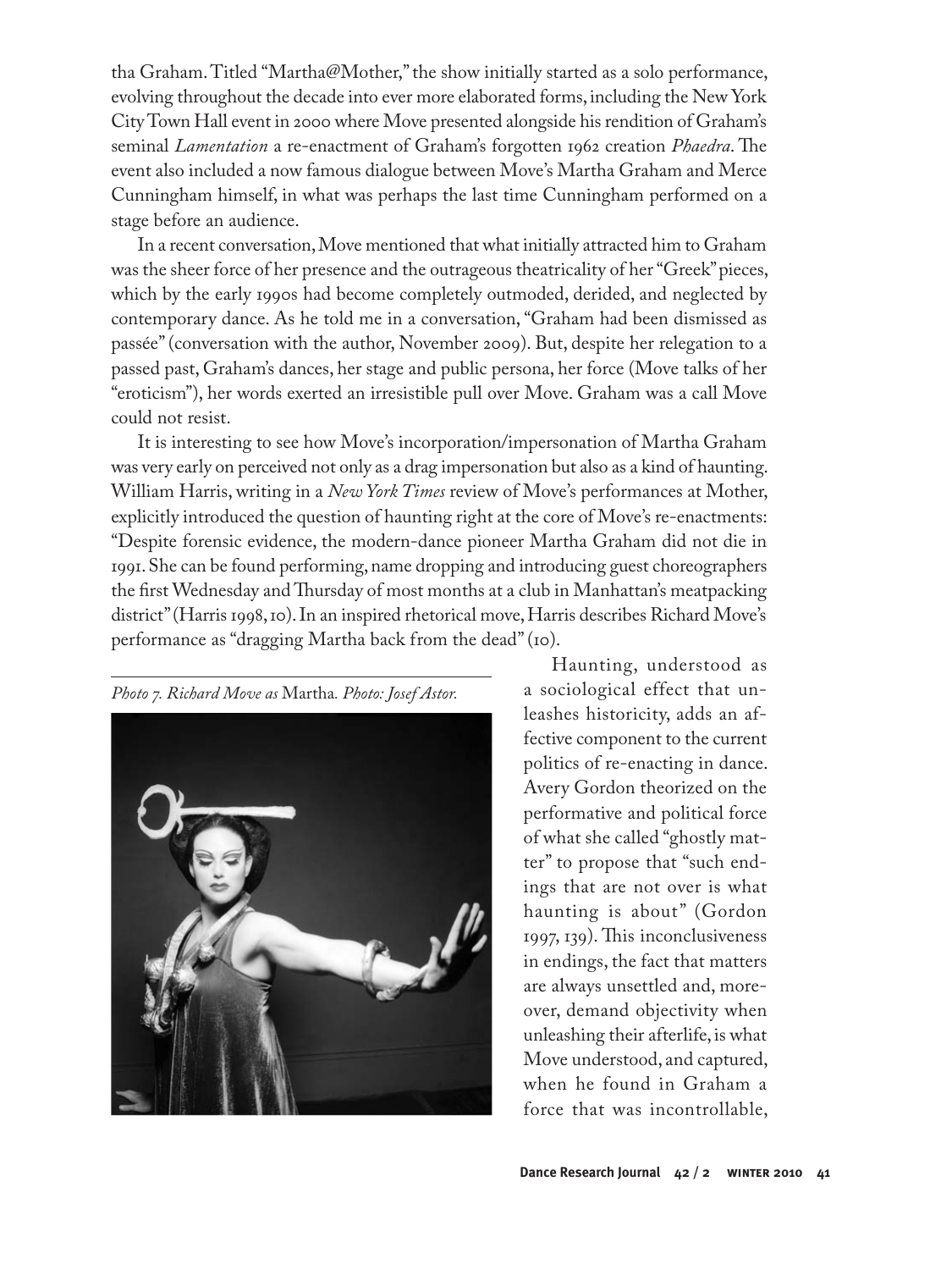even after her death. Graham's "ghostly matter" is an excorporating cloud traveling across time, across space, across genders, across historical periods, across legal copyright barriers, and bursting through the supposed fixity of the past into a transgressive revelation of its powerful actualizations, via a transformative incorporation in Richard Move's performances.

Move's re-enactments may have started as intelligently crafted amusement. But as Roger Caillois once warned, one has to beware when playing ghost, lest one becomes one. The fact was that Graham's and Move's exchanges of ex- and incorporations generated a powerful haunting that transcended the realm of entertainment and entered deeply into a much broader and complicated social field. Move's Graham disturbed temporal economies, affective economies, as well as authorial economies. Having "picked up from the ground" (to use the expression Nachbar used to talk about his work of re-enacting Hoyer's *Affectos Humanos*) ghostly matters excorporated by a name, a force, a corpse, a singularity, and a system of affect named Martha Graham, Move's body incorporated and then started to perform a radical disturbance for those deemed to have exclusive control over the afterlife not only of artworks but of a dead author's will. Harnessing ghostly matters—matters that by definition strive to escape laws of property and propriety—Move started to incorporate an archive that countered authoritative economies of authorship. Not surprisingly, soon after he started his performances at Mother, Move received from the Graham Company lawyers a "Cease and Desist" letter accusing him of copyright infringement and misleading the public. Move's first performances as Martha Graham coincided with the beginning of a long period where a fierce litigation over Graham's repertoire was being unleashed. As Selby Schwartz, in a recent essay on Move's work, noted: "the rights to Martha's voice, and the authority to represent her character, became the focus of intense litigation that lasted for a decade; for a few years, the dancers in her company were legally prohibited from performing the pieces in repertoire" (Schwartz 2010, 65). This is an ironic twist: before an author's corpse, it was the repertoire (which Diana Taylor famously "opposed to the supposed stable objects in the archive" as all that "enacts embodied memory" [Taylor 2003, 20]) that had been frozen, controlled, and disciplined.

A legal blackout lasted four years when the entire Martha Graham repertoire was forbidden from being performed. Between 2000 and 2004 "it was illegal for Graham dancer's to perform works in repertoire (Ron Protas held the rights); the situation was so dire that the entire Company had been disbanded. The dancers were laid off, the lawyers kept fighting . . . For four years, Richard Move was more or less the only person in the world publicly performing Martha Graham's choreography" (Schwartz 2010, 75). Meanwhile, Move's own system of transformation, composed by both dragging and re-enacting, was creating, away from the institutional struggles over Graham's corpse, a powerful corporeal and affective archive—an archive that could unleash Martha's voice, as well as her body, presence, dance, eroticism, creativity, and works. Move responded to the lawyers' demand for him to cease his becoming Martha by changing the photo in the show's poster from Graham's to him and by adding a short disclaimer: "This event is in no way connected to or sponsored by the Martha Graham Entities"—where "entities" covered the school,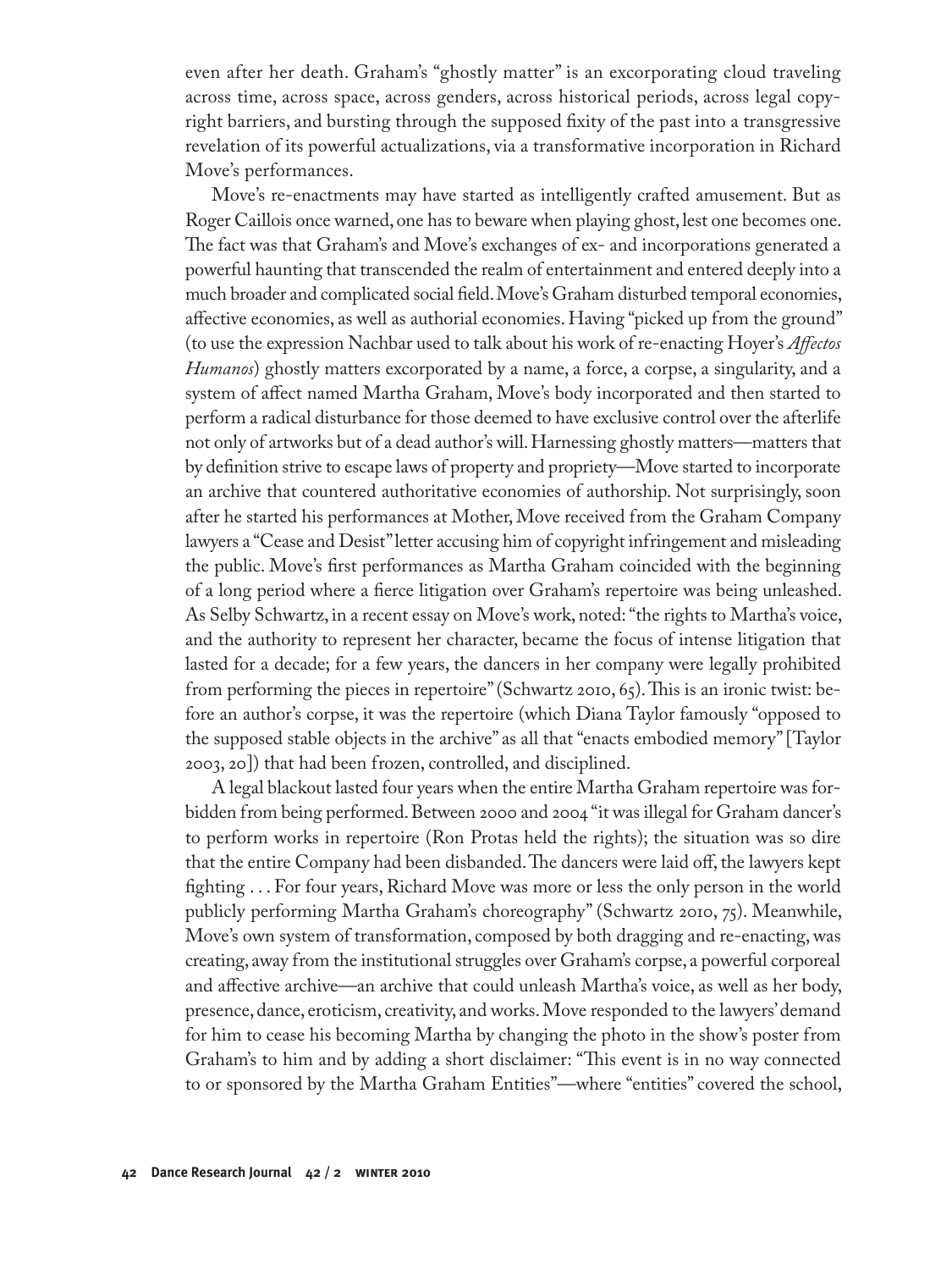company, building/studio, ballet licensing, estate, personal effects, etc. In other words, it covered all but ghostly matters, those impalpable virtuals willing actualization.

As Graham was becoming Move, Move was becoming Graham: "I'm filled by her," says Move to Schwartz (Schwartz 2010, 68). Having transformed his body also into Graham's body, and having started to perform re-enactments of several of Graham's pieces (Move described his approach to these re-enactments as "deconstructions or synoptic re-inventions," the major exception being *Phaedra*, which would be his most faithful rendition of an originating piece), Move did not attract only the attention of policing lawyers. Move's body literally became an attractor of Graham's most intimate collaborators, friends, and former dancers. And, as an attractor—that is, a critical point—he started to be treated by them as an archive. Just as with Tolentino, a body was picked to serve as archive. Just as with Tolentino, it was clear that dance can only find its proper archival site onto/into a body—the body understood as an affective system of formation, transformation, incorporation, and dispersion. On Move's second show at Mother, Bertram Ross, iconic former dancer with the Martha Graham Company, approached Move and said: "You need to change your lipstick. Martha would use a much darker tone" (Move, personal communication, November 2009). With only black and white photographs of Graham's *Lamentation* (1930) and a 1941 artificially colored film that cannot provide accurate details such as a lipstick's actual hue (the famous purple tube dress appears greenish in this "colorized" film, which was "corrected" in the 1960s but again artificially), there was no way this piece of information could be gathered from the documents (most of the important film documents of Graham's works *Dancer's World*, *Appalachian Spring*, *Night Journey* are all in black and white). So it was gathered via a relational act, a gift, which in giving, transformed at that moment Richard Move's body into an affective archive; or as Schwartz writes, "a repository for an authentic history of Martha" (75). I would just replace "authentic" by "affective" in Schwartz's observation, as more and more "donations" would come from former dancers correcting some detail in Move's gesture, posture, or steps; or giving him personal items that have been strongly linked to Graham. Since his first performances, old videotapes in the ever more decaying and neglected archives of the company would be secretly smuggled out by company members and lent to Move so he could continue his research and compose his short re-enactments. Storytelling, smuggling, and giving—all generating an affective historiography to collectively help drag Martha from death and to drag Move into creative returns—not to the past, but to the compossible and incompossible zones defined by Martha Graham, her works, and her friends. Once into the field of ghostly matters, it is very hard for a kind of community not to come into being—a community without ends.

In April of 2006, on the occasion of the Graham Company's eightieth anniversary, Move performed with the company as Martha Graham as a part of their opening night gala at the Skirball Center, in New York. Move performed both a monologue written for the occasion and danced with Desmond Richardson a duet excerpt from a rather obscure ballet from 1965, *Part Real—Part Dream*. Unlike his previous "deconstructed distillations," this was an "official" and more conventional revival, coached by the senior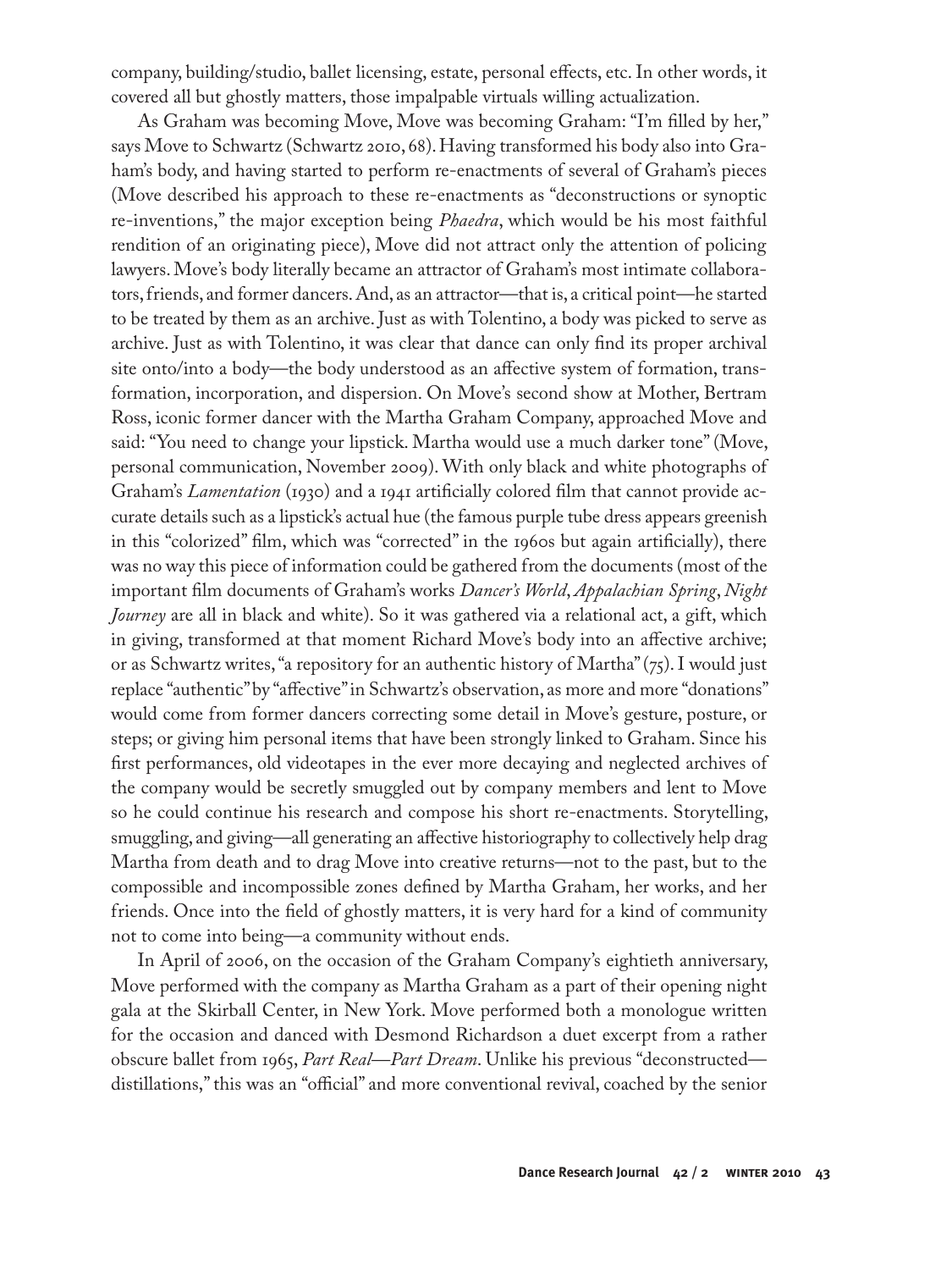

*Photo 8. Richard Move's re-enactment of Martha Graham's* Lamentation*. Photo: Josef Astor.* 

company members, under the artistic director, Janet Eilber. Then, in 2007, Move was commissioned to create a new dance for the company. This new work is now in the Martha Graham Company's repertoire and tours internationally. But since Move is also Martha and Martha is now also Move, one wonders about the authorial status of such a piece. As Schwartz observes, "it is a great triumph of drag performance history that Richard Move, with his minimal Graham training and go-go career, with his 6'4" frame and Jackie 60's tastes, who could say dismissively that Graham's Greek pieces were 'total soap opera,' seemed like the most reliable repository for Martha Graham's career" (2010, 76). But I would suggest that the affective force of the ghostly turned Move into something much more powerful than a "repository": it turned him into a corporeal archive, a system or zone where works do not rest but are formed and transformed, endlessly—like ghostly matters. Or simply, like bodies.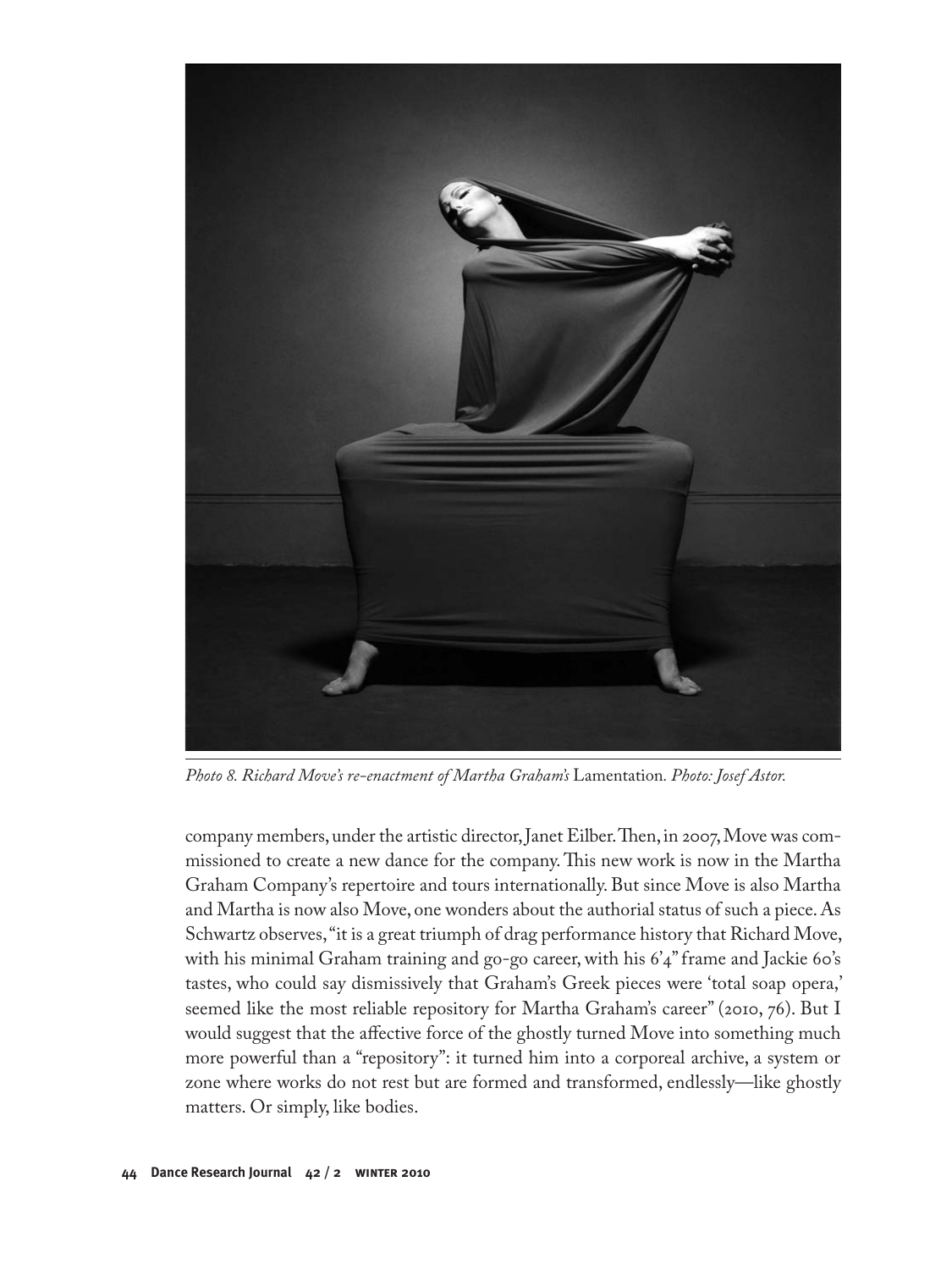### **Will to Archive/Will to Re-Enact/Again (and Back)**

I hope to show through the works of these three, very different, choreographers how what I called "will to archive" taps into a work's very concrete and very real virtuality—which remains fully contemporary in its demands for actualization. It is with the identification of a creative (yet virtual) potential already lodged in the artwork itself that I differ from one main aspect in Ramsay Burt's analysis of recent re-enactments. In the same essay discussed earlier, Burt describes the political force in re-enactments as deriving from artists "conceptually framing their *inevitable failures* to be faithful to an original," where "what is significant is not the *fact of these failures* but how they are framed" (Burt 2003, 38; emphasis added). Contrary to Burt, and with the help of the three modes of re-enactments just discussed, I am proposing that failure remains a false problem in relation to the will to re-enact (in the strict sense given in this paper, that is, as an unmetaphorical actualization of an artwork's afterlife). For, to posit "inevitable failures" as (f )acts of unfaithfulness presupposes that an "original" is always felicitous, whole, and faithful to its putative originary (self-)integrity. Rather than think of re-enactments as conceptual frames for a choreographer's "inevitable" failed efforts to succeed in copying an original fully, I would like to propose the will to re-enact as a privileged mode to effectuate or actualize a work's immanent field of inventiveness and creativity. This proposition implies that we must treat any artwork, for instance a choreographic piece, as a somewhat autonomous being in its planes of composition, expression, and consistency, while to posit the artwork's autonomy implies recognizing a specific capacity in any choreography to appeal, call, or even demand for actualizations. In this move, I am agreeing with Silvia Benso's "ethics of things," which understands how "works of art, although humanly made, are self-sufficient. Their selfsufficiency erases the presence of the artist in them, in order for the work to be released to its pure self-subsistance" (Benso 2000, 104). Benso's Heideggerian project for an ethics of things can be supplemented by a Deleuzian politics of becoming: one where the "selfsubsistance" of any concrete actualization of an artwork is constitutively composed by the reality of the virtual cloud surrounding it—a virtual cloud activating incompossibles and compossibles already in the work but that may not have been actualized yet, may not have found a corporeal manifestation in the work's "original" expression. Actualization is also different than reinvention: it is rather an *invention* whose possibilization nevertheless rests with the work itself. It is the task of the re-enactor to pick up a work's virtual (yet very concrete and specific) forces and to actualize that work's always incomplete, yet always consistent, multiple, and heterogeneously singular plane of composition.<sup>12</sup>

It is invention in all its powers that leads me toward the need to replace psychoanalytically charged words such as "impulse" (Hal Foster) or "drive" (Santone) as qualifiers for the artistic desire to archive by the more performative expression "will to archive." I prefer "will" because it names the differential force of augmentation inextricably bound to creation thanks to the specifically choreographic fact of re-turning. I am following here Deleuze's identification of the deep connection between "will" (as positive, nonreactive force) and "creation," one that takes place due to a kinetic articulator: to return. Indeed, for Deleuze, return is the movement that posits a constitutive (creative) difference in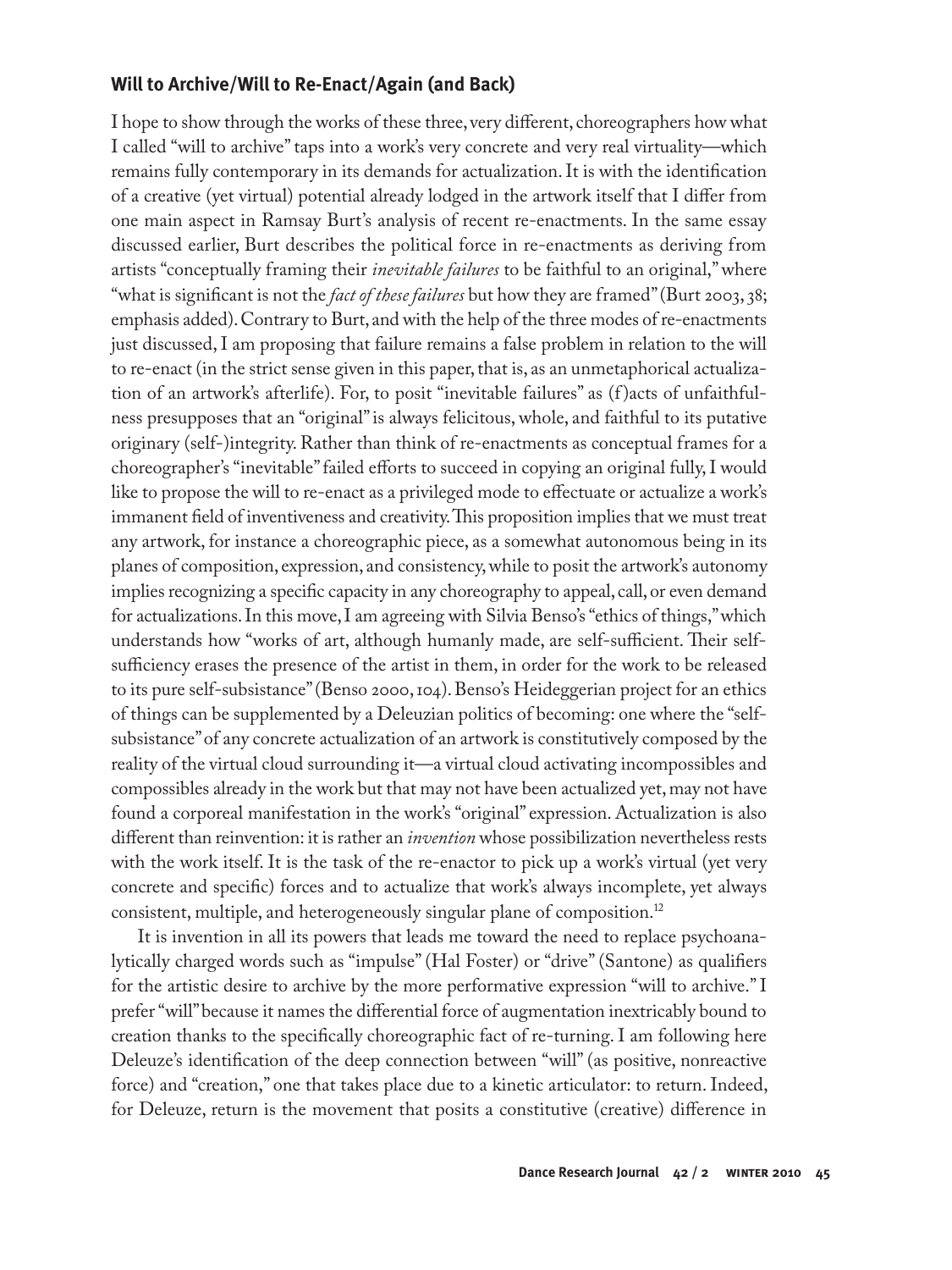repetition, thus "bring[ing] about the equation willing=creating" (Deleuze 2006, 69). Here, we also return to the beginning of this essay and can finally understand why Laurence Louppe's assertion does not hold: return is what dance must do precisely because return is the essential creative differential repetition that frees dance and dancers from Orpheus's curse. This is Mark Franko's insight on dance "reconstructions": they address and foreground a fundamental theatrical-theoretical "obsession" with repeatability that may very well be the onto-political (differential) contemporary mark of dance (Franko 1989, 73). In a vein similar to my own argument, this differential mark is what moves Franko to propose the term "construction" as an alternative to reconstruction. What must be made clear now is that re-enactments, as "will to archive," invest in creative re-turns precisely in order to find, foreground, and produce (or invent, or "make," as Foucault proposed) difference. This production of difference is not equivalent to the display of *failures* by re-enactors to be faithful to original works—but the actualization of the work's always creative, (self-)differential, and virtual *inventiveness*. Thus the political imperative resulting from the will to archive as will to re-enact: difference with repetition, repetition because of difference—both operating under the sign of creation and never of failure, unleashing history and dances toward afterlives where, as Benjamin so beautifully wrote, "the life of the original attains its latest, continually renewed, and most complete unfolding" (Benjamin 1996, 255).

In this light, recent dance re-enactments could be seen not as paranoid-melancholic compulsions to repeat but as singular modes of politicizing time and economies of authorship via the choreographic activation of the dancer's body as an endlessly creative, transformational archive. In re-enacting we turn back, and in this return we find in past dances a will to keep inventing.

#### **Notes**

1. Relevant artists working on re-enactments include Lilibeth Cuenca, Marina Abramovic, and David Weber-Krebs.

2. Re-enactments are significant in such a way that one should ask whether this insistence to return (this will to re-enact) might be that particular trait that allows dance to define itself precisely *as* contemporary. For this strong characteristic of some recent experimental dance, which many seem to consider a distinctive trait of its contemporaneity, is in itself already a kind of return (even if unacknowledged) of an earlier wave of re-enactments in the early 1980s. The privileged term at the time was "reconstruction," and Mark Franko, writing in 1989, described the "recent reconstructions in the 1980s" as "an impetus to *contemporary experimentation* in choreography" (Franko 1989, 59n10; emphasis added). In the same essay, Franko quotes a 1983 review by Sally Banes where she remarks on "the current mania for reconstruction"  $(\varsigma_{7n3})$ . More uncannily, Franko opens his essay by mentioning Suzanne Linke's 1988 reconstruction of Dore Hoyer's *Affectos Humanos*—the same piece that Nachbar will (re)turn to in his *Urheben Aufheben* (2008), discussed in this essay.

3.The notion of dance re-enactments' capacity to resist can already be found in Mark Franko's essay on reconstructions in experimental dance in the 1980s. Franko proposed the term "reinvention" to characterize how "poised between the apprehension of the object and the creation of the object, [reconstructions] can both serve cultural critique and foster new creativity" (Franko 1989, 73). Curiously, in the late 1960s Allan Kaprow had proposed both the term and the practice of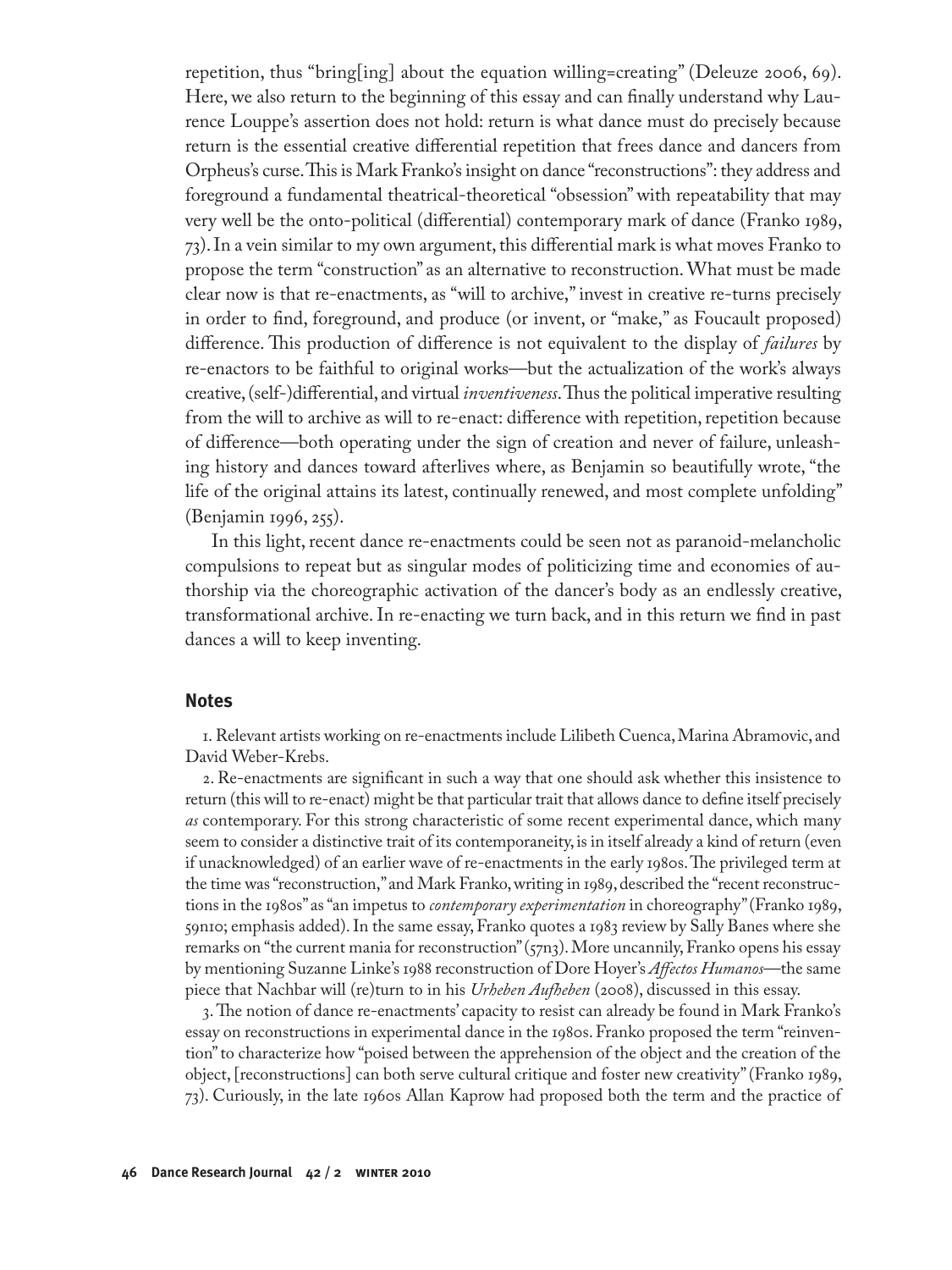reinvention as an imperative to all re-creations (whether done by himself or others) of his happenings and events, using similar arguments. See, for instance, Rosenthal (2008).

4.The transition between societies of discipline and current societies of control is theorized by Gilles Deleuze in his essays "Control and Becoming" and "Postscript on Control Societies" (Deleuze 1995). Attributing the diagnosis of this historical transition to Foucault, Deleuze writes: "We're definitely moving toward control societies that are no longer exactly disciplinary. [W] e're moving toward control societies that no longer operate by confining people but through continuous control and instant communication" (Deleuze 1995, 174). The relation one can draw between control societies and an investment in re-enactments and archiving may be found in Deleuze's observation that "In disciplinary societies you were always starting all over again (as you went from school to barracks, from barracks to factory), while in control societies you never finish anything" (179). This endlessness would drive all production (including cultural productions) in control societies to be "directed at metaproduction" (181). In this way, we can understand the problematic posed by Burt in relation to re-enactments and dance in control societies.

5. Despite the differences between Santone's and Foster's approaches, it should be noted that psychoanalytically speaking, "drive" and "impulse" are one and the same term (Laplanche and Pontalis 1974, 214), which unites both approaches once again back to the psychological (or the meta-psychological) as privileged critical frames of artistic practices.

6. E-mail correspondence with the author, February 2010.

7."The virtual is not actual, but *as such possesses a reality*" (Deleuze 1991, 96).

8. On Spinoza's notion of body see Deleuze (2001) and Deleuze and Guattari (1987, chap. 10).

9. E-mail correspondence with the author, 2009.

10. All quotes from Nachbar are from a text provided by him to the author containing the English translation of his lines throughout *Urheben Aufheben*.

11."We can speak of events only as singularities deployed in a problematic field, in the vicinity of which the solutions are organized" (Deleuze 1990, 56).

12 Which means that a plane of composition is a "unit," which is not a "one."

#### **Works Cited**

- Agnew, Vanessa. 2007. "History's Affective Turn: Historical Reenactment and Its Work in the Present." *Rethinking History* II (3): 299–312.
- Benjamin, Walter. 1996. "The Task of the Translator." In *Walter Benjamin: Selected Writings. Volume 1, 1913–1926*. Edited by M. Bullock and M. W. Jennings. Cambridge, MA: Belknapp Press of Harvard University Press.

Benso, Silvia. 2000. *The Face of Things*. Albany: SUNY Press.

- Brandstetter, Gabriele. 2000. "Choreography as Cenotaph." In *ReMembering the Body: [on the occasion of the exhibition "STRESS" at the MAK, Vienna],* edited by Gabriele Brandstetter and Hortensia Vèolckers; with STRESS, an image-essay by Bruce Mau; with texts by André Lepecki; Translated by Andrea Scrima and Rainer Emig. Ostfildern-Ruit: Hatje Cantz.
- Burt, Ramsay. 2003. "Memory, Repetition and Critical Intervention: The Politics of Historical Reference in Recent European Dance Performance." *Performance Research* 8 (2): 34–41.
- Deleuze, Gilles. 1990. *The Logic of Sense*. European Perspectives. New York: Columbia University Press.
- ———. 1991. *Bergsonism*. Translated by H. Tomlison and B. Habberian. New York: Zone Books.
- ———. 1993. *The Fold*. Translated by T. Conley. Minneapolis: University of Minnesota Press.
- ———. 1995. *Negotiations*. New York: Columbia University Press.
- ———. 2001. *Spinoza: Practical Philosophy.* San Francisco: City Lights.